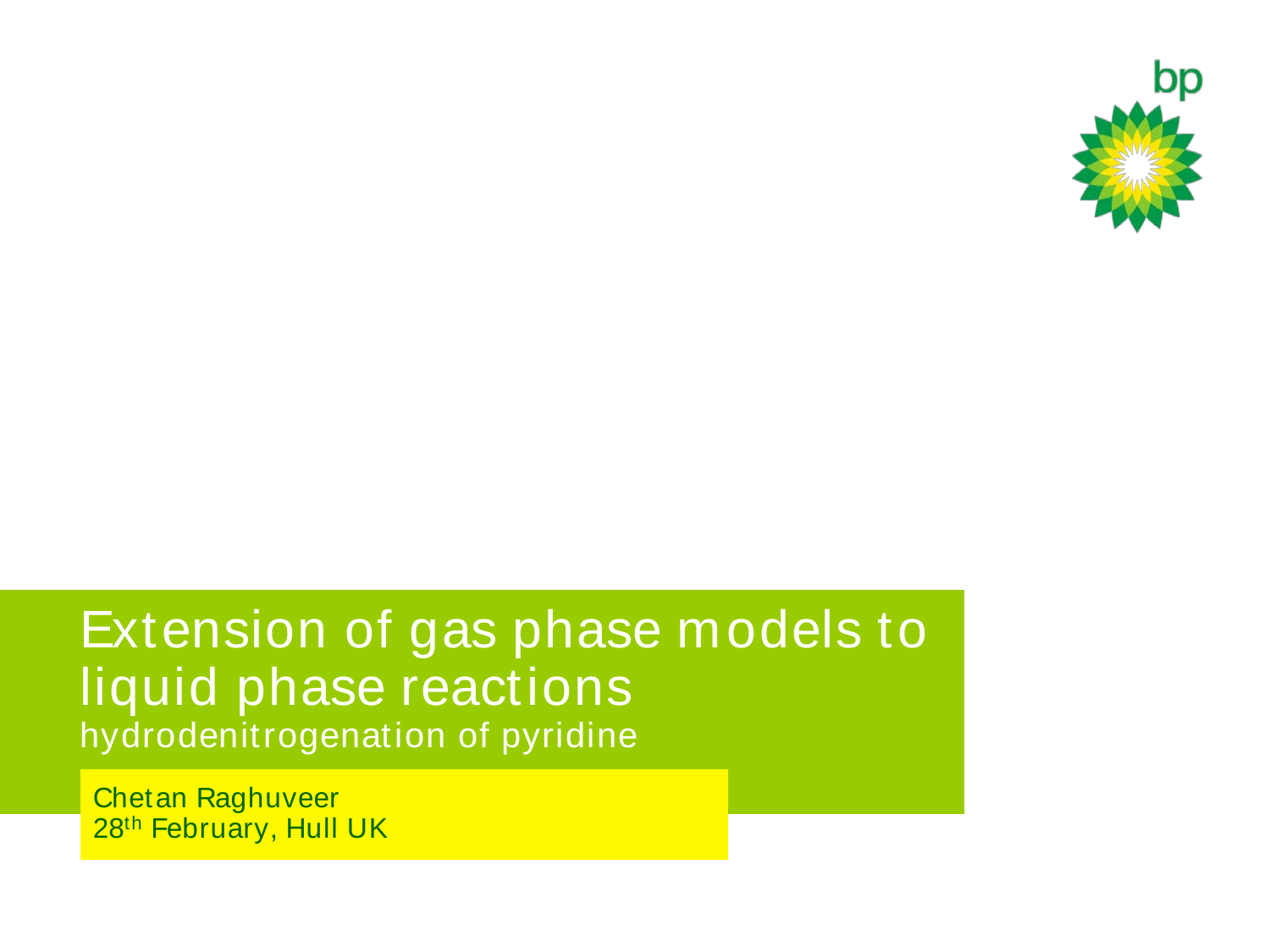## Curriculum Vitae



- Bachelors in Chemical engineering (2003-2007)
	- − RV College of Engineering, Bangalore India
	- − Development and testing of organic dyes
- Masters in Chemical engineering (2007-2010)
	- − TU Dortmund, Dortmund Germany
	- − Catalytic transfer hydrogenation of Thiophene
	- − Fraunhofer UMSICHT, Oberhausen Germany
- Doctoral Research (2010 present)
	- − Ghent University, Ghent Belgium & BP plc, Sunbury UK
	- − Kinetic studies on Hydrodenitrogenation of pyridine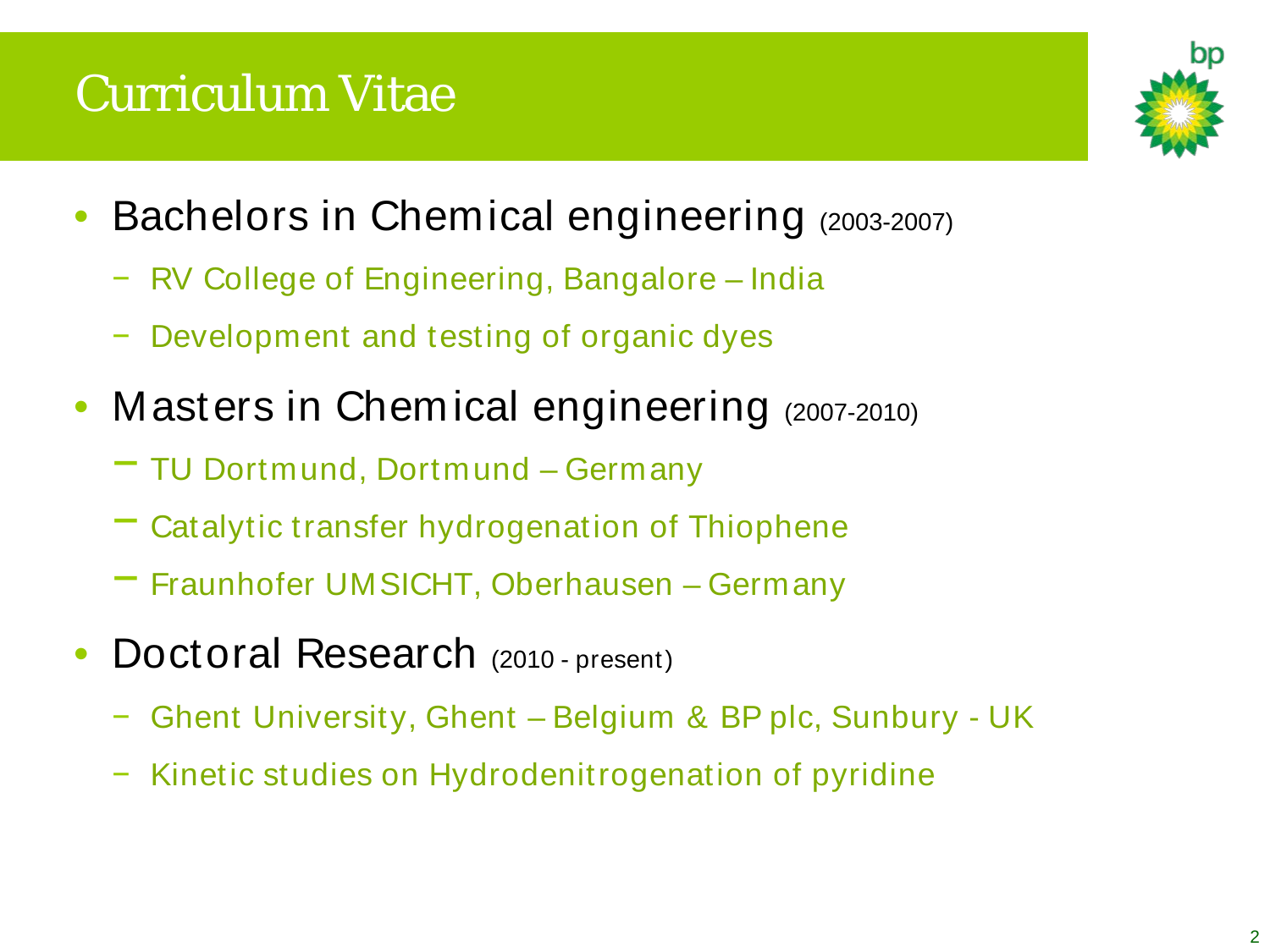#### Introduction





- − How ?
- − What ?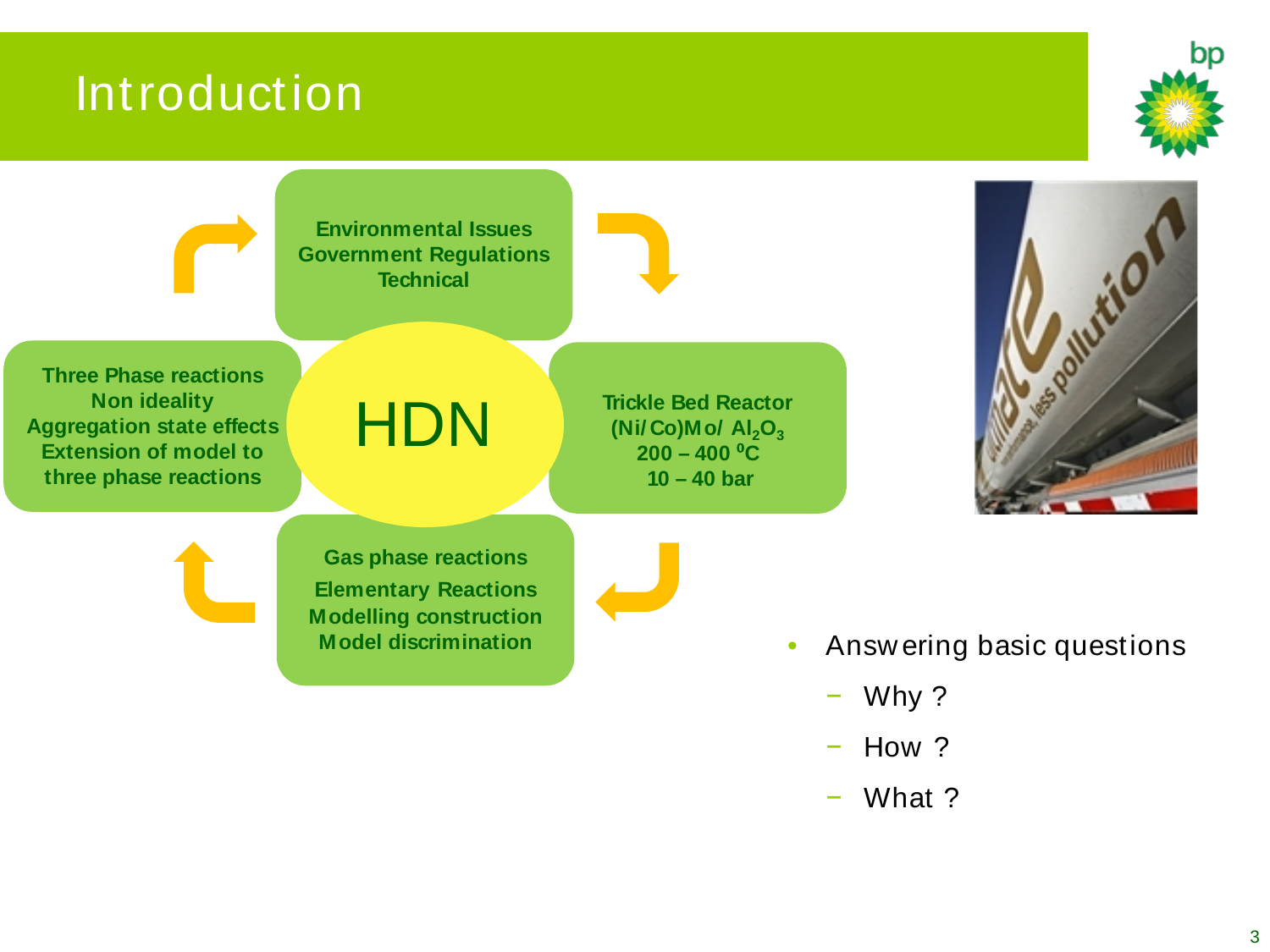#### **Contents**



- Research motivation & methodology
- Thermodynamic non-ideality in the liquid phase
- Comparison : Gas and liquid experiments
- Liquid phase experimental program
- Gas phase modelling and extension to liquid phase
- Results and conclusions
- Appendices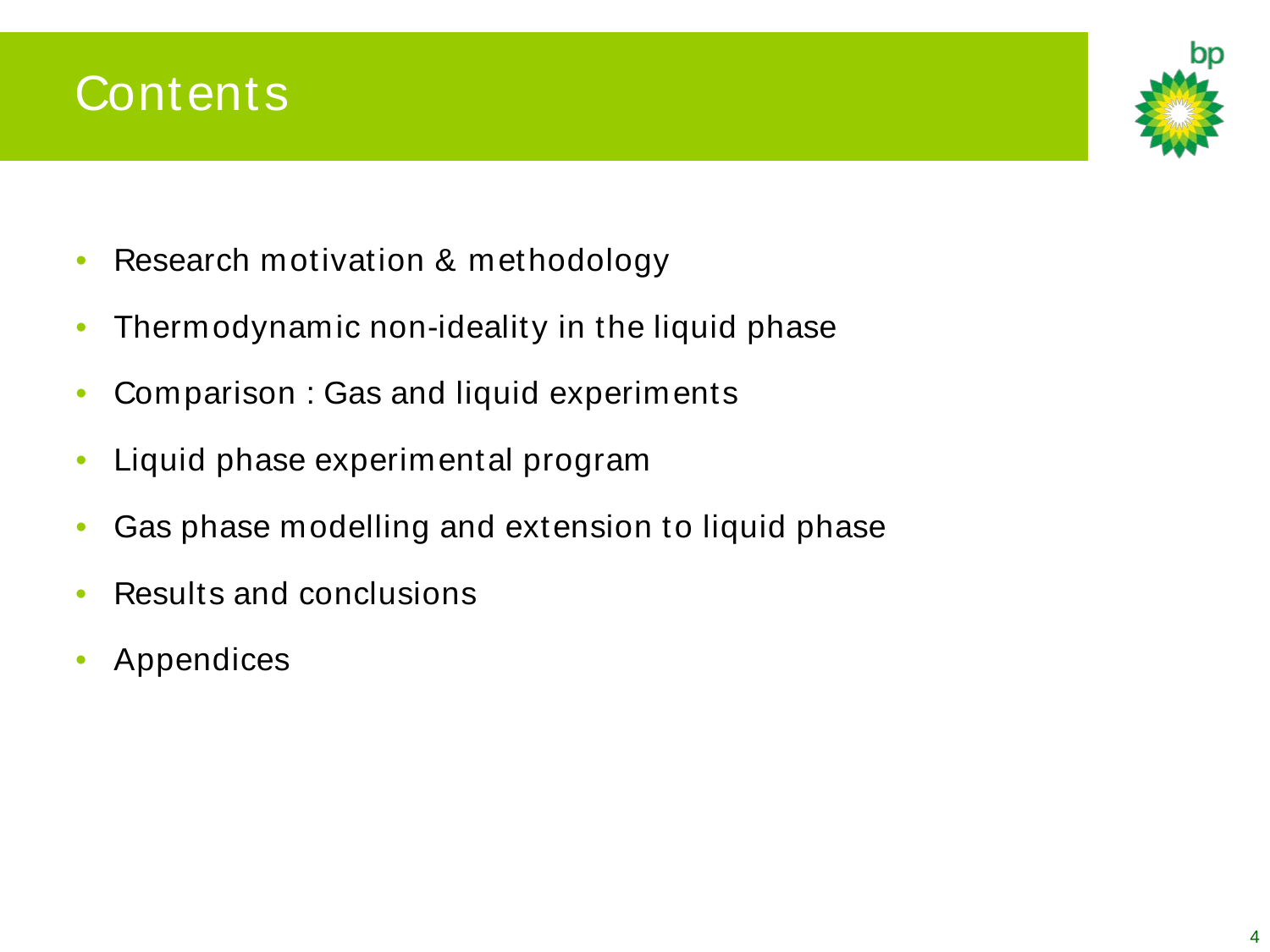## Research motivation



- Research aim
	- Elementary reactions, to understand the underlying reaction mechanisms
	- − Comparison of gas and three phase reactions
	- Scale up to pilot/ industrial scale data
- Some previous w ork
	- Case study by Bera et.al, on Naphthalene hydrogenation
	- − Published w ork on Tetralin hydrogenation by Guevara et.al
	- Not a significant amount of w ork done with respect to HDN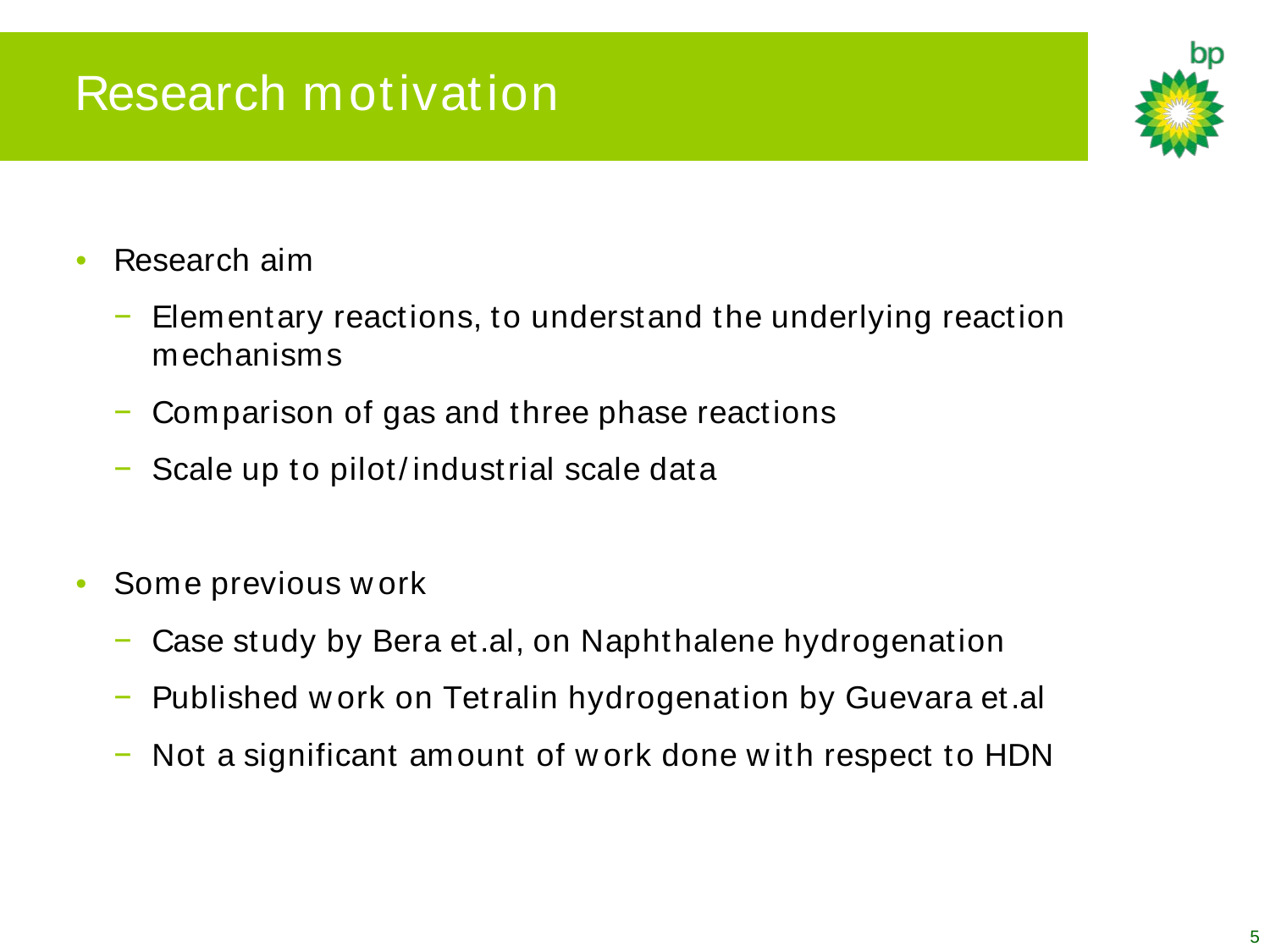## Research Methodology



**Extended set of gas phase experimentation**

#### **Limited three phase experimentation**

 $\mathbb{E}[\mathcal{E}(\mathcal{E})]$ 

**Industrial reactor simulation**

- **Operating conditions**
- **Reaction pathway**
- **Detailed kinetics**
- **Model** 
	- **construction and discrimination**
- **Evaluation estimated parameters**
- **3-phase conditions on**
- **Formation of new compounds**
- **Solvent adsorption**
- **Assessment of liquid phase non ideality**

– **Validation of data available from industrial / Pilot plant studies**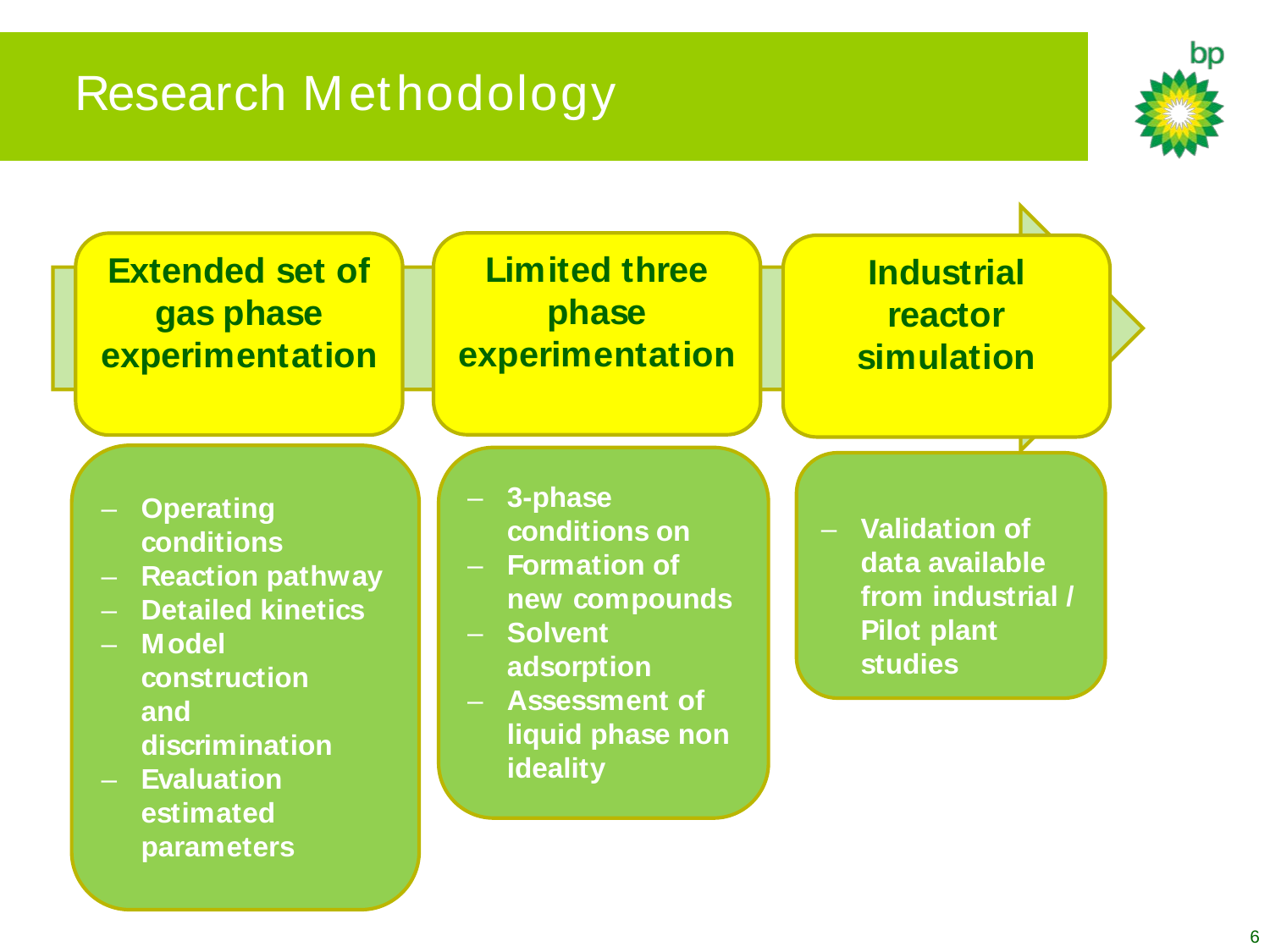#### Thermodynamic non-ideality in the liquid phase



• Non ideality in mixtures



• Chemical potential : Independent of standard state used

 $\mu_i = \mu_{i \, standard} + RT \ln a_i$ 

Condition for phase equilibrium

 $\mu_i^{\nu} = \mu_i^{\ell}$   $i = 1, ..., n$  $f_i^v = f_i$  $i = 1, \ldots, n$ 

Basis of V-L relationships : Relate fugacity to compositions and intensive properties (T, P)

$$
f=f n(T,P,y_i)
$$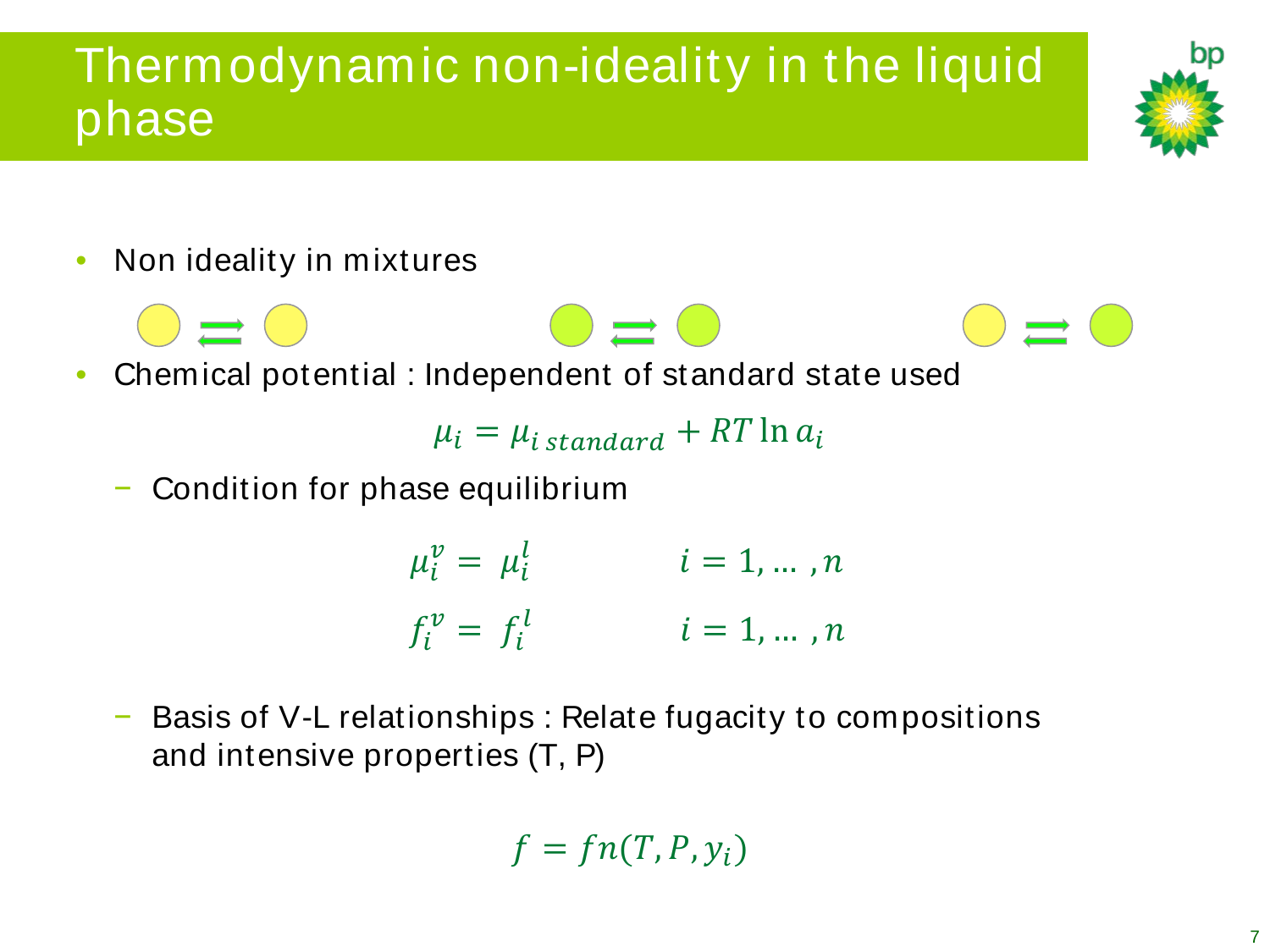#### Thermodynamic non-ideality in the liquid phase

- Effect of aggregation state
	- − Chemisorbed and non chemisorbed species
- $\bigcirc$   $\Rightarrow$   $\bigcirc$ **Fluid phase** $\equiv$  0 **Catalyst**
- Description of kinetics, independent of aggregation state

 $\tau$ 

Difference betw een vapour and liquid phase kinetics is situated in the chemisorption step

$$
A + \tau \leftrightarrow A - \tau \qquad K_{A,\tau} = \frac{\theta_{A-\tau}}{f_A \theta_{\tau}}
$$

• Methods and correlations  $(\varphi_i)$ 

$$
f_i = \overline{\varphi_i \cdot Py_i} = \overline{\varphi_k C_i V_m P} \qquad \varphi_i = \frac{f_{i,G}}{Py_i}
$$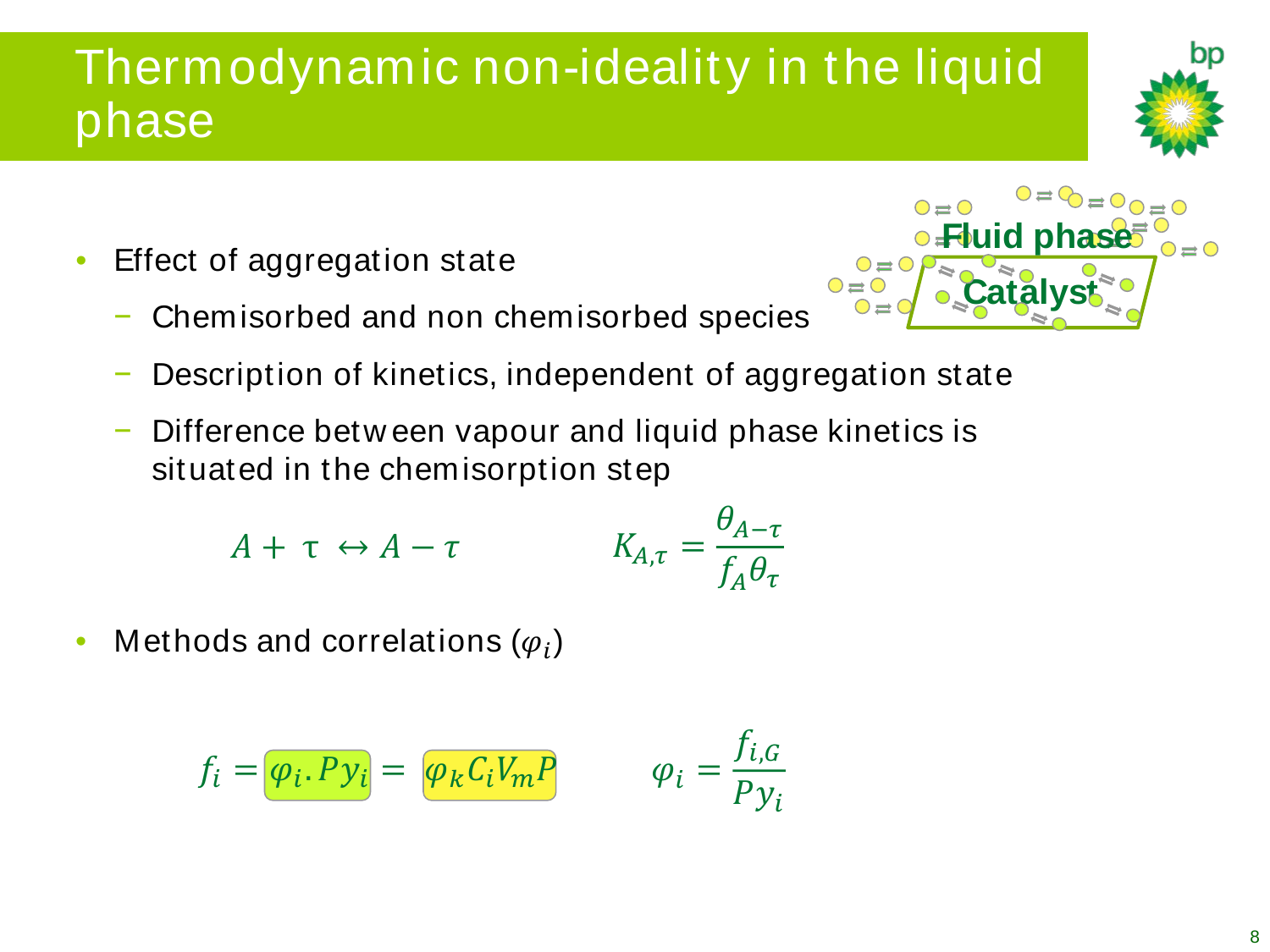## Comparison : Gas and three experiments



| <b>Program</b>             | <b>Gas Phase</b>         | <b>Three Phase</b>      |  |
|----------------------------|--------------------------|-------------------------|--|
| Reactor type               | <b>Berty type (CSTR)</b> | <b>Robinson Mahoney</b> |  |
|                            |                          | (CSTR)                  |  |
| Temperature range (K)      | $573 - 633$              | $543 - 613$             |  |
| Pressure (MPa)             | $1.5 - 4.0$              | $6.0 - 8.0$             |  |
| $H_2$ / pyridine (mol/mol) | $80 - 600$               | $10 - 15$               |  |
| Space time (kgcat          | $0.36 - 1.8$             | $0.65 - 3$              |  |
| s/mmol                     |                          |                         |  |
| Solvent/pyridine           | 40                       | $20 - 40$               |  |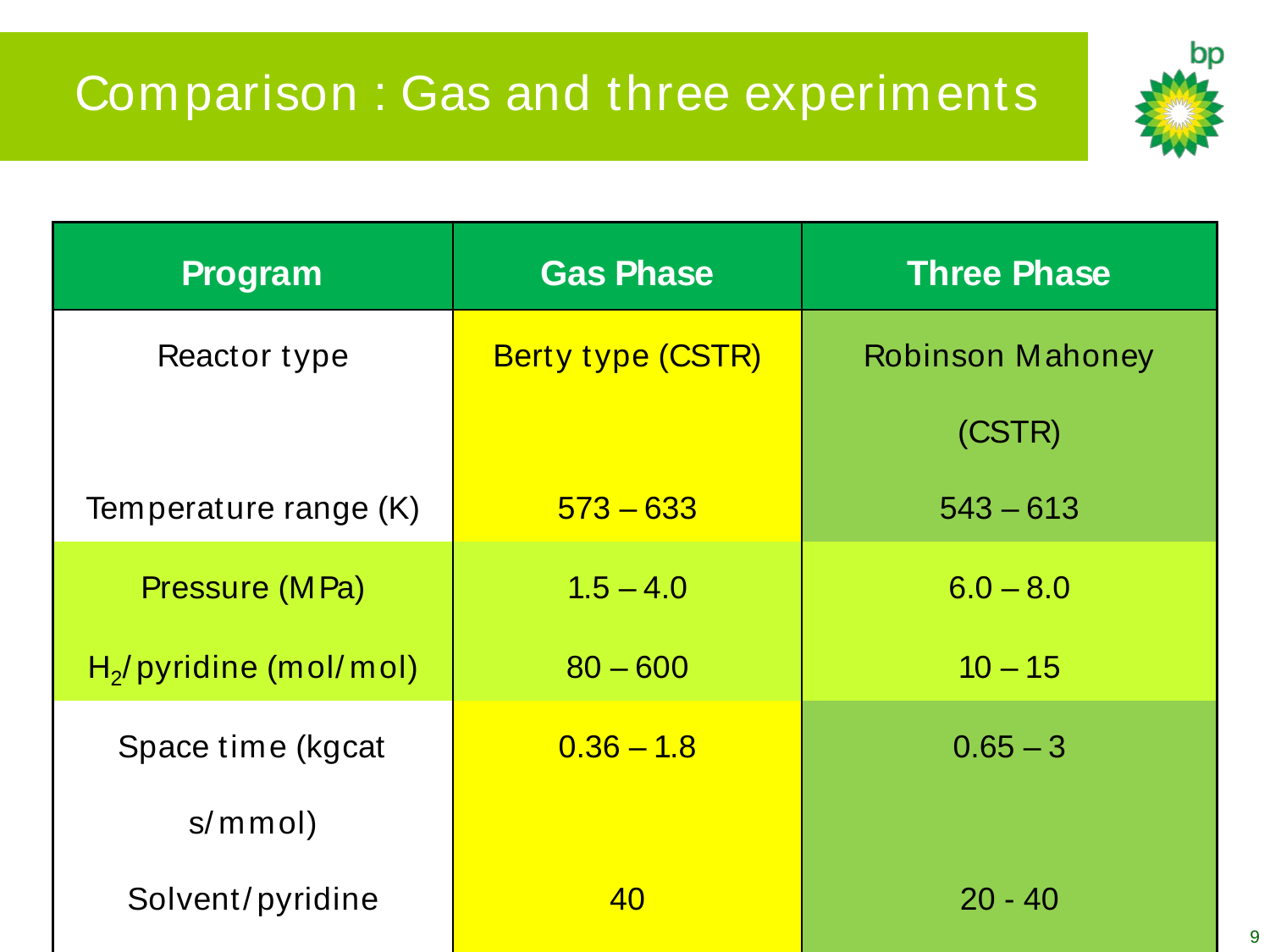## Introducing the compounds





• Pentylpiperidine observed in the liquid phase experiments only

- observed w ith 2D GC MS analysis
- due to the varying operating conditions
- higher bi molecular reactions in the liquid phase
- Highly reactive/ unstable intermediates not observed during analysis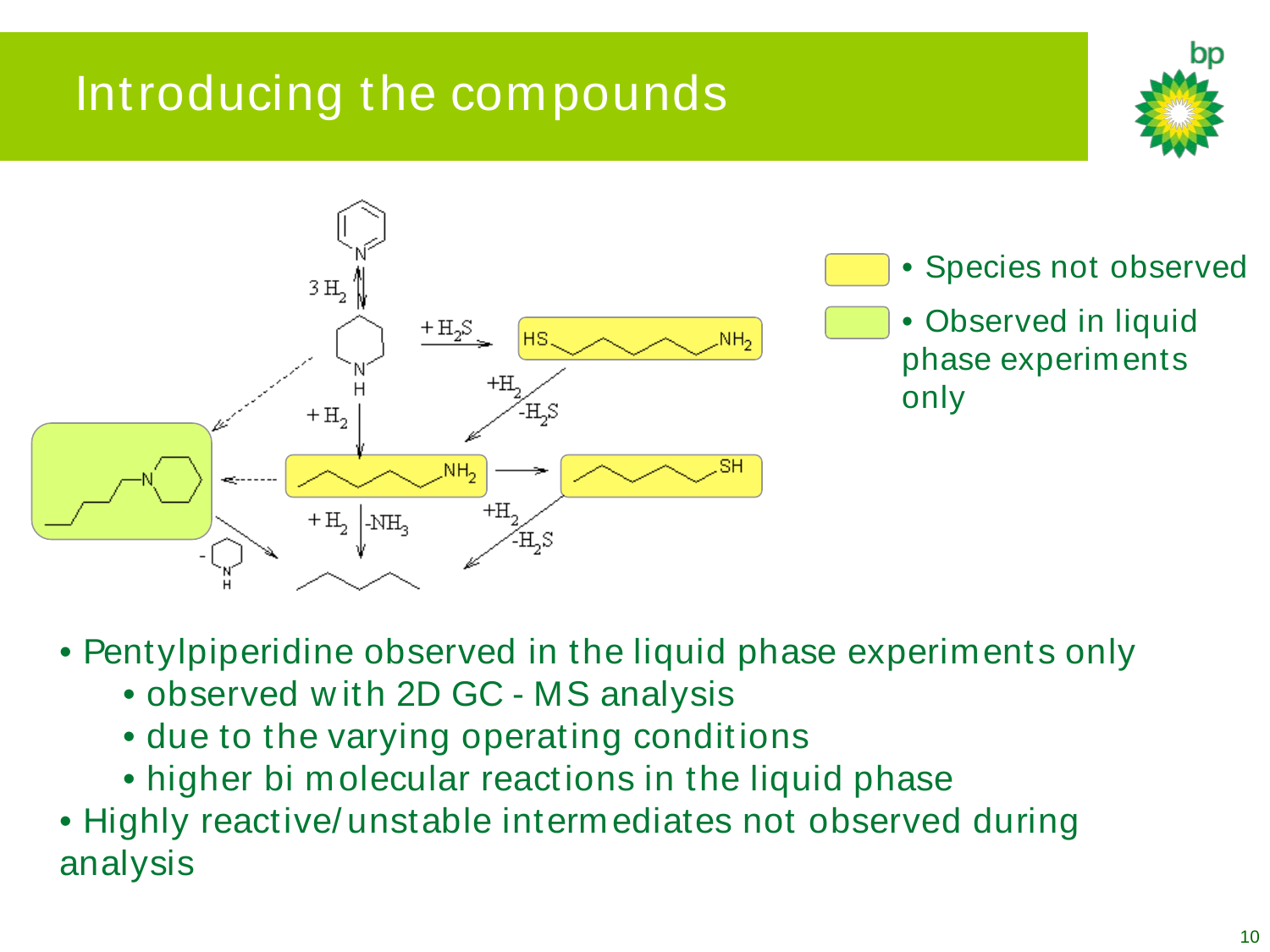## Three phase experiments

![](_page_10_Picture_1.jpeg)

- Aim
	- − Study effects of various process parameters on reaction kinetics
	- − Difference in the kinetics of the reactions due to change in aggregation state
	- − Acquisition of intrinsic kinetic data
- Preliminary Preparations
	- − VLE calculations for phase equilibrium analysis
	- Thermodynamic equilibrium analysis
	- − Verification of kinetic regime (Eurokin spread sheet)
		- − Carberry number : MT limitations : G–L, L–S, G–S
		- − Weisz Modulus : Intraparticle diffusion : Pyridine, H<sub>2</sub>
		- − Mears criteria : Temperature gradient : L–S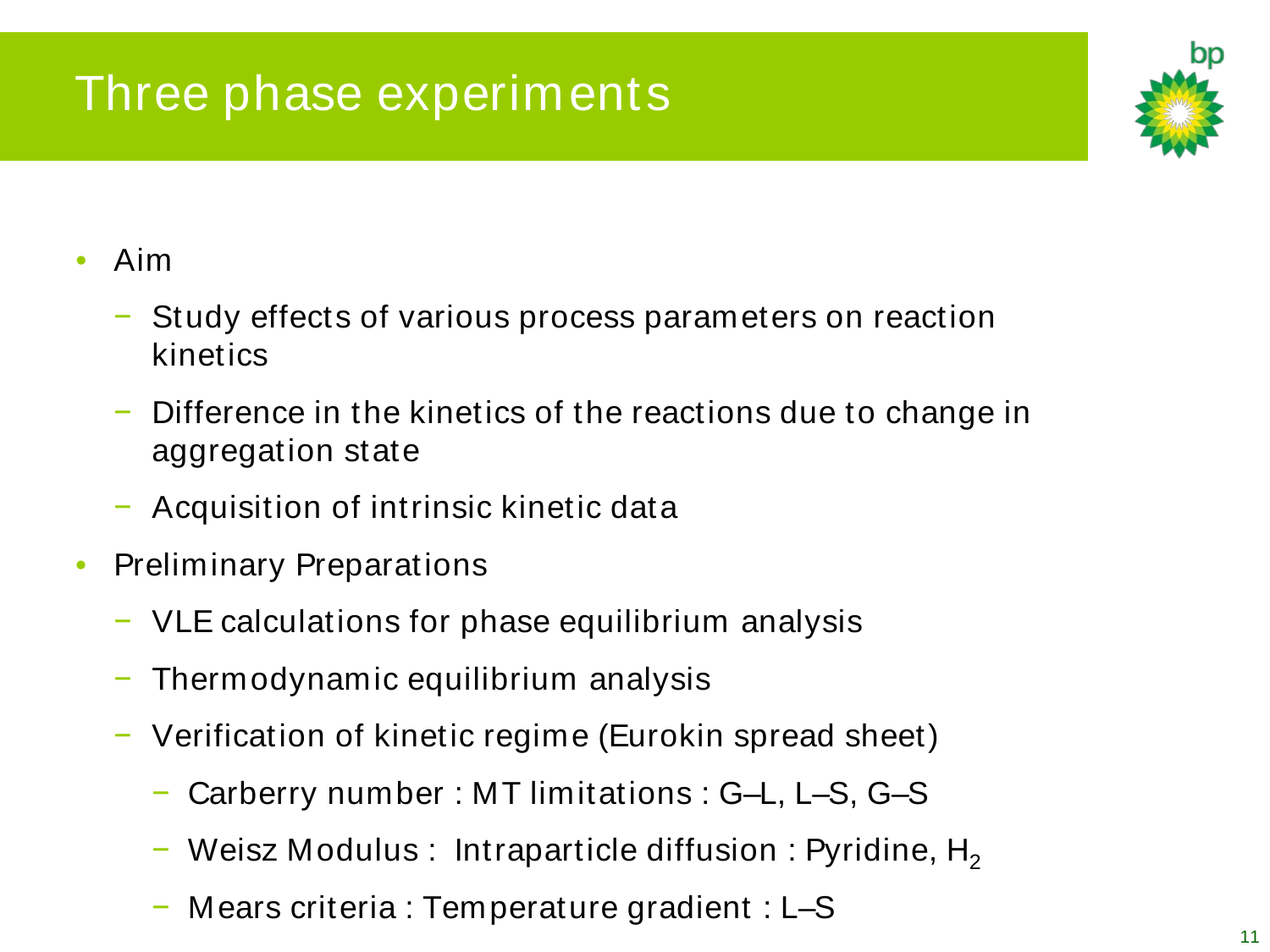#### Experimental setup & reactor

#### **Experimental setup showing different sections**

![](_page_11_Figure_2.jpeg)

bp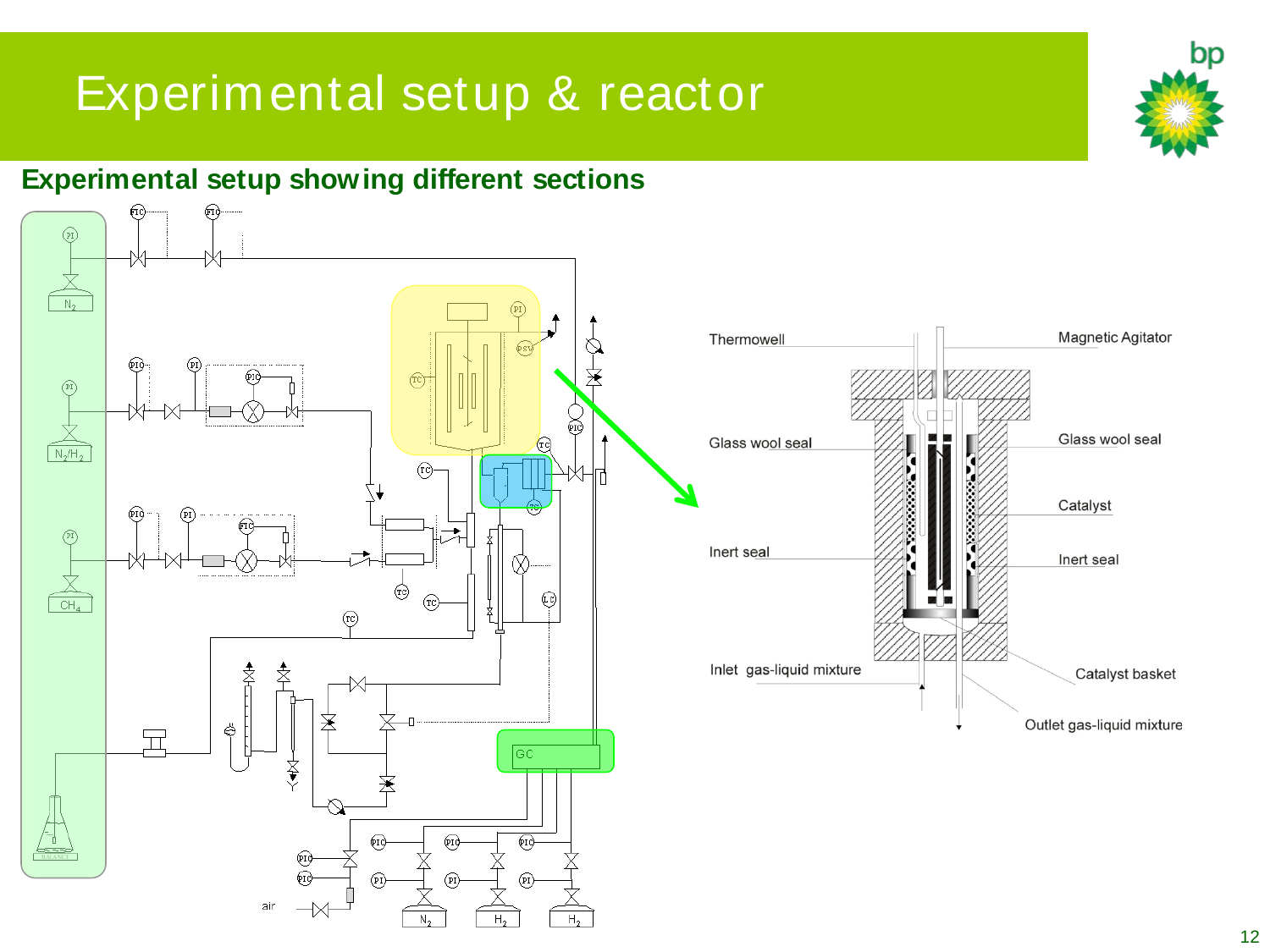# Experimental results (1)

![](_page_12_Picture_1.jpeg)

![](_page_12_Figure_2.jpeg)

- Increased selectivity tow ards pentane implies higher C N bond scission
- C-N bond breaking is temperature dependant
- Pentyl piperidine selectivity decreases meaning disproportion is less likely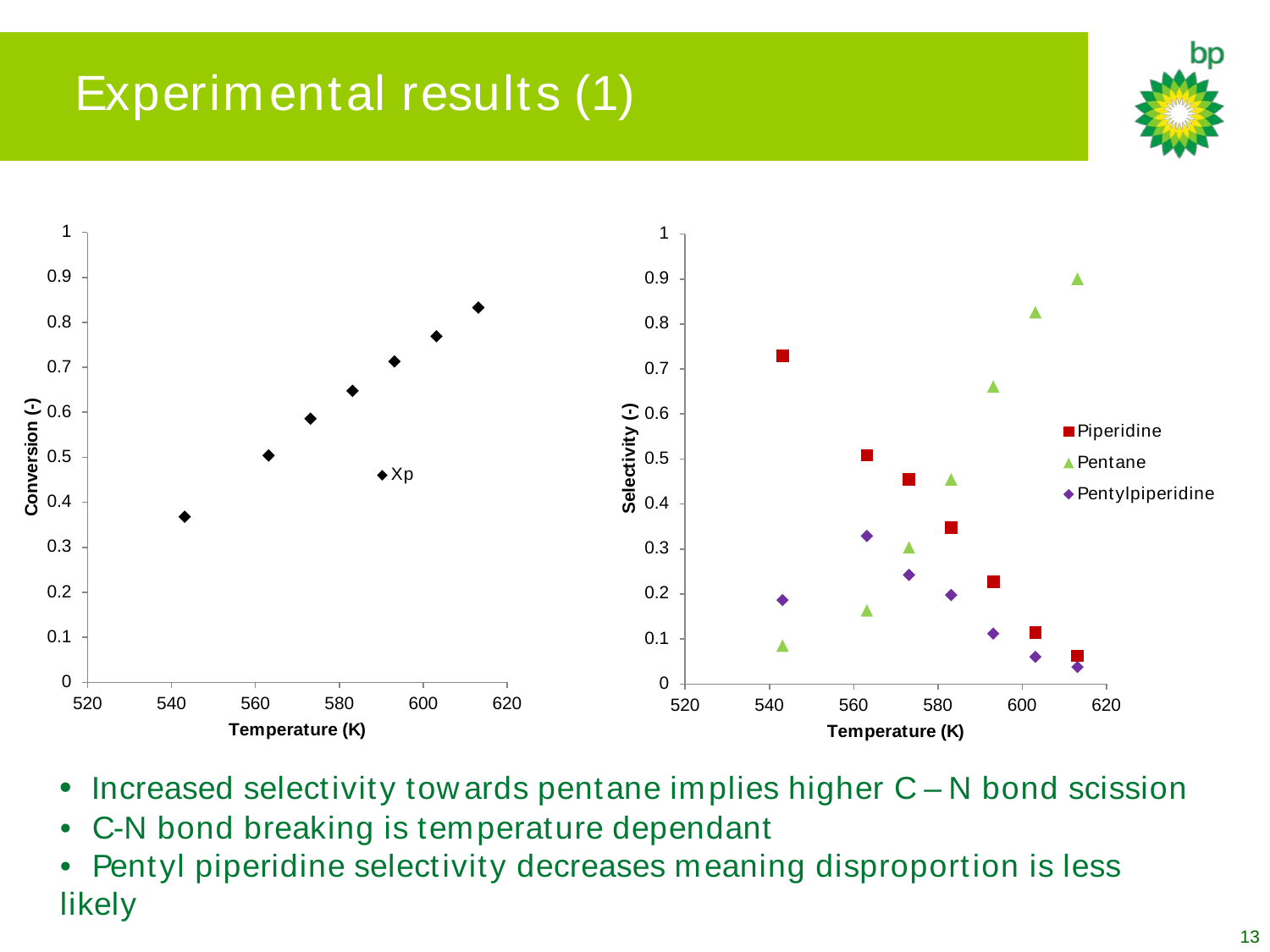## Experimental results (2)

![](_page_13_Picture_1.jpeg)

![](_page_13_Figure_2.jpeg)

- Positive reaction order w ith respect to Pyridine
- Competitively adsorbing solvent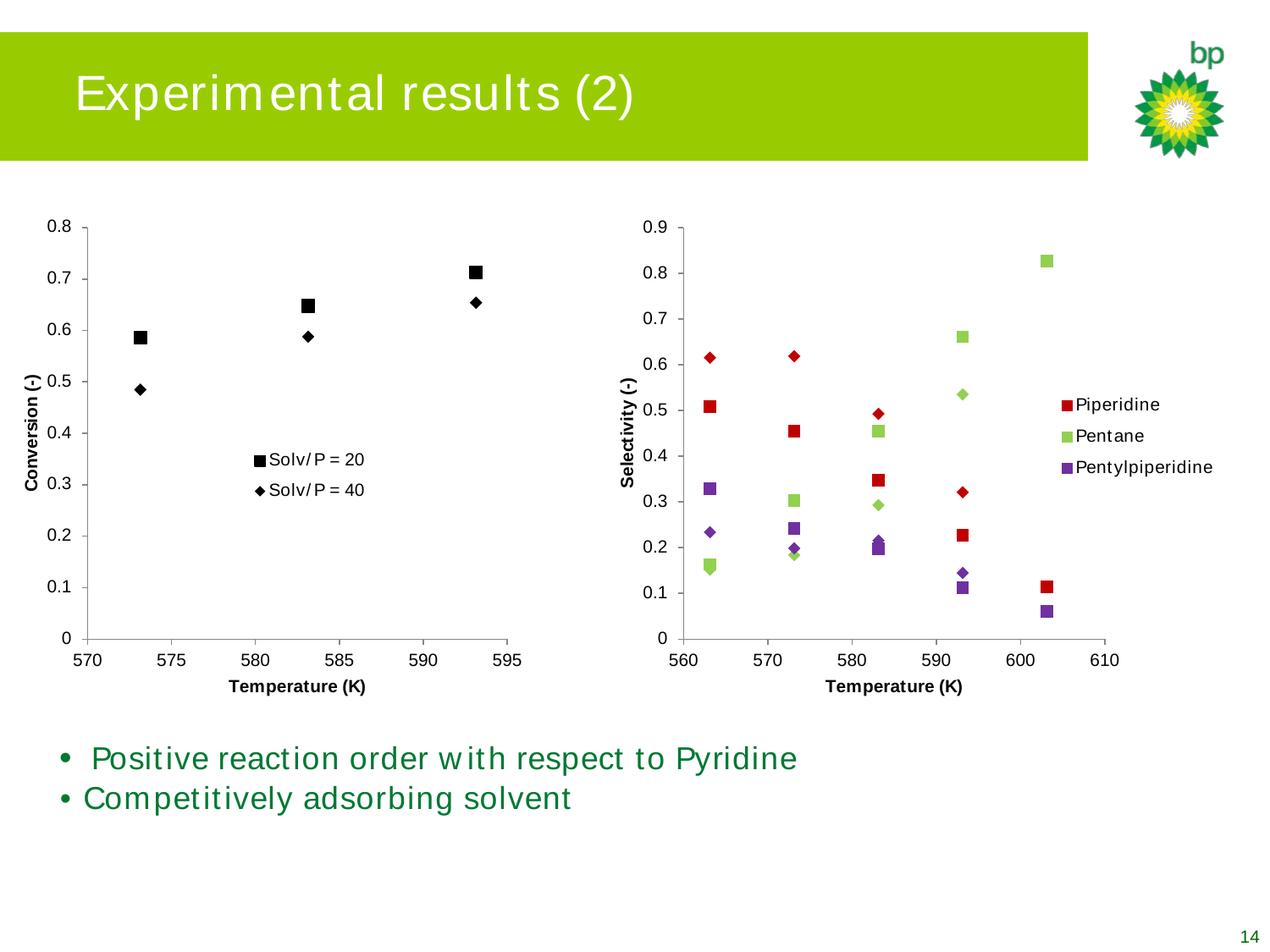## Experimental results (3)

![](_page_14_Figure_1.jpeg)

- $H_2S$  has positive effect on the C-N bond scission :
	- Higher hydrocarbon yield at higher  $H_2S/P$
	- Low er intermediate piperidine yield
- Substitution pathway is more pronounced at higher  $H_2S$  flow rates

bn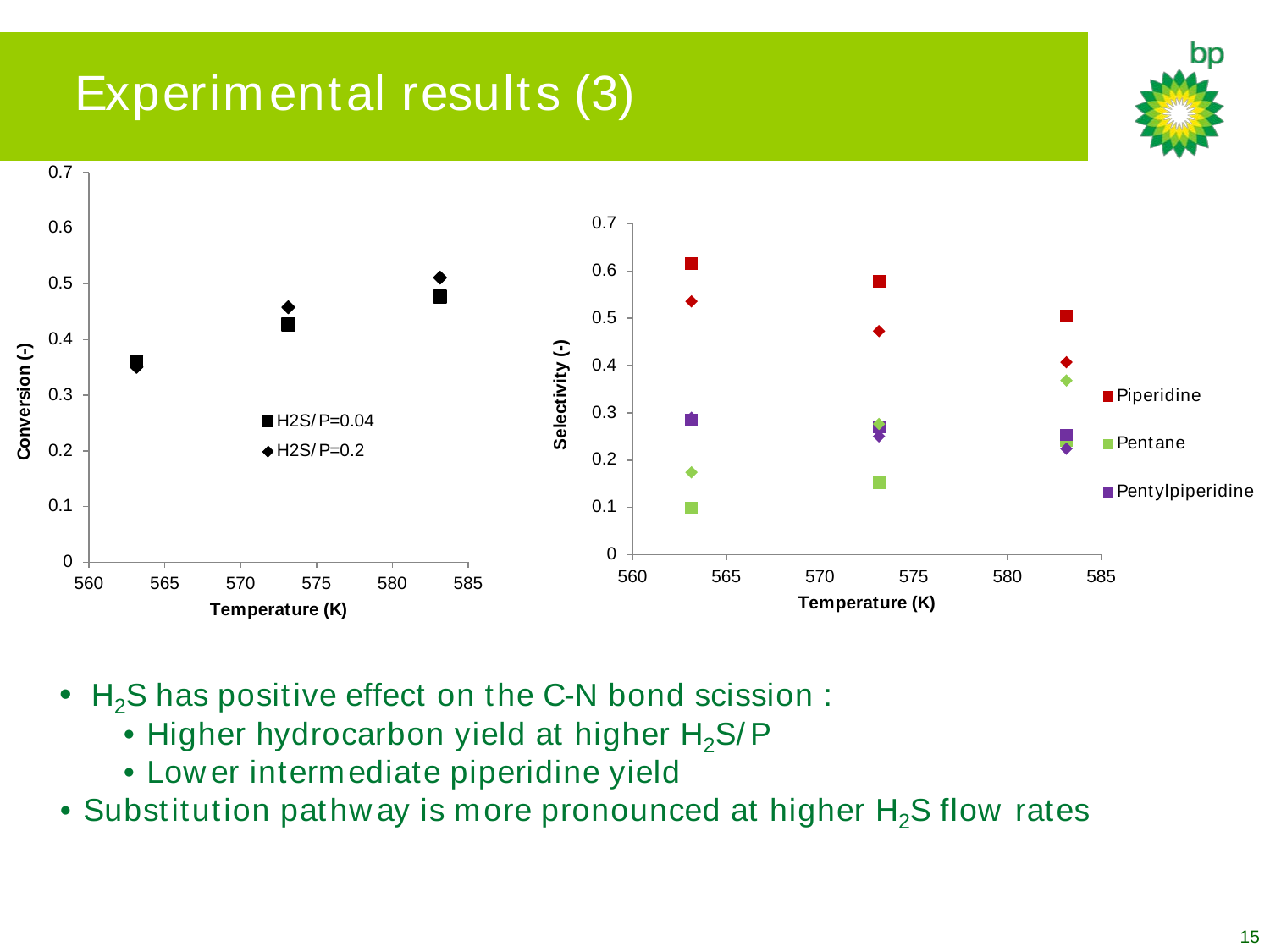## Gas phase modelling

Model assumptions<sup>1</sup>:

- **Sulphided NiMo catalyst**, 2 active sites at the edges :
	- − Coordinatively Unsaturated Sites (CUS, ' \* ')
	- − Sulphur anion sites (SA, ' S2- ')
- Dissociative adsorption of  $H_2$  and  $H_2S$ , both on CUS and **SA** 
	- − Heterolytically, *Ex. : H2 + \* + S2- → H- \* + S2- H+*
	- − Homolytically, *Ex. : H2 + 2 \* → 2 H\**
- Adsorption of hydrocarbon and nitrogen species on CUS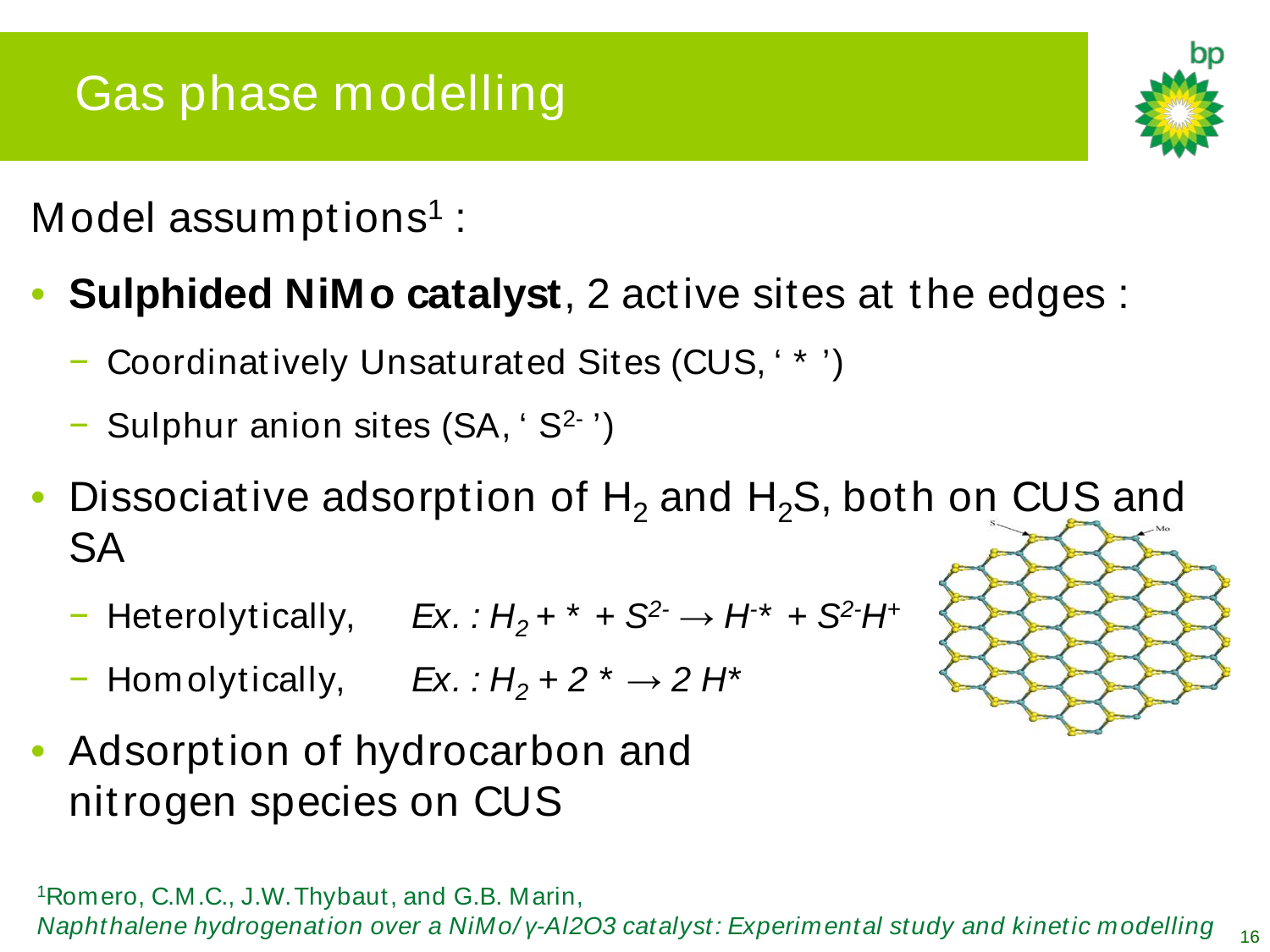#### Reaction mechanism : Gas phase modelling

![](_page_16_Figure_1.jpeg)

- Hydrogenation occurs through successive H additions
	- Homolytic adsorption  $H_2$ , hydrogen additions from CUS or SA
	- Heterolytic adsorption  $H_2$ , proton or hydride addition first
	- Each hydrogen addition is potentially RDS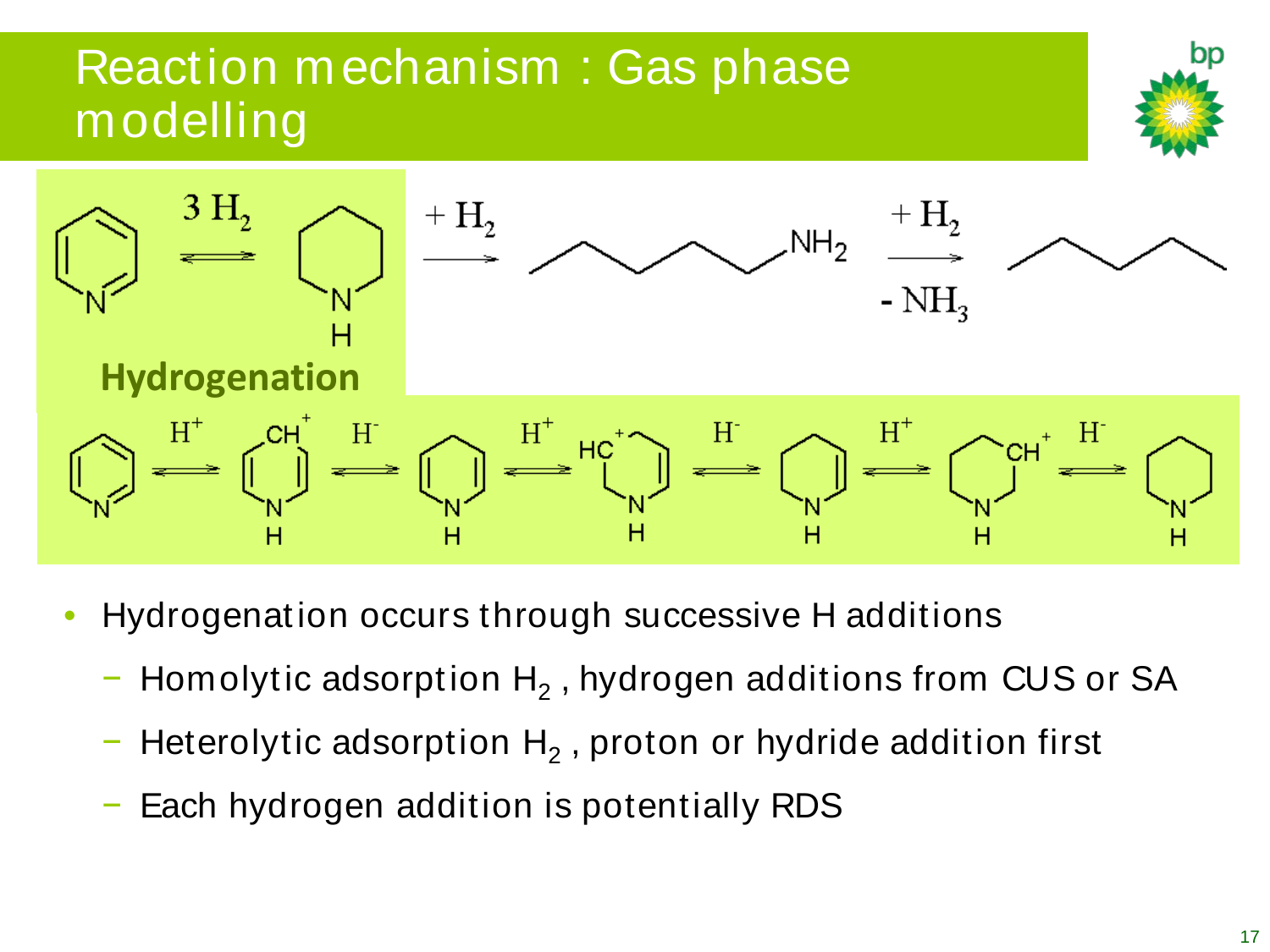#### Reaction mechanism : Gas phase modelling

![](_page_17_Picture_1.jpeg)

![](_page_17_Figure_2.jpeg)

• **2 potential RDS**  (protonation or ring opening)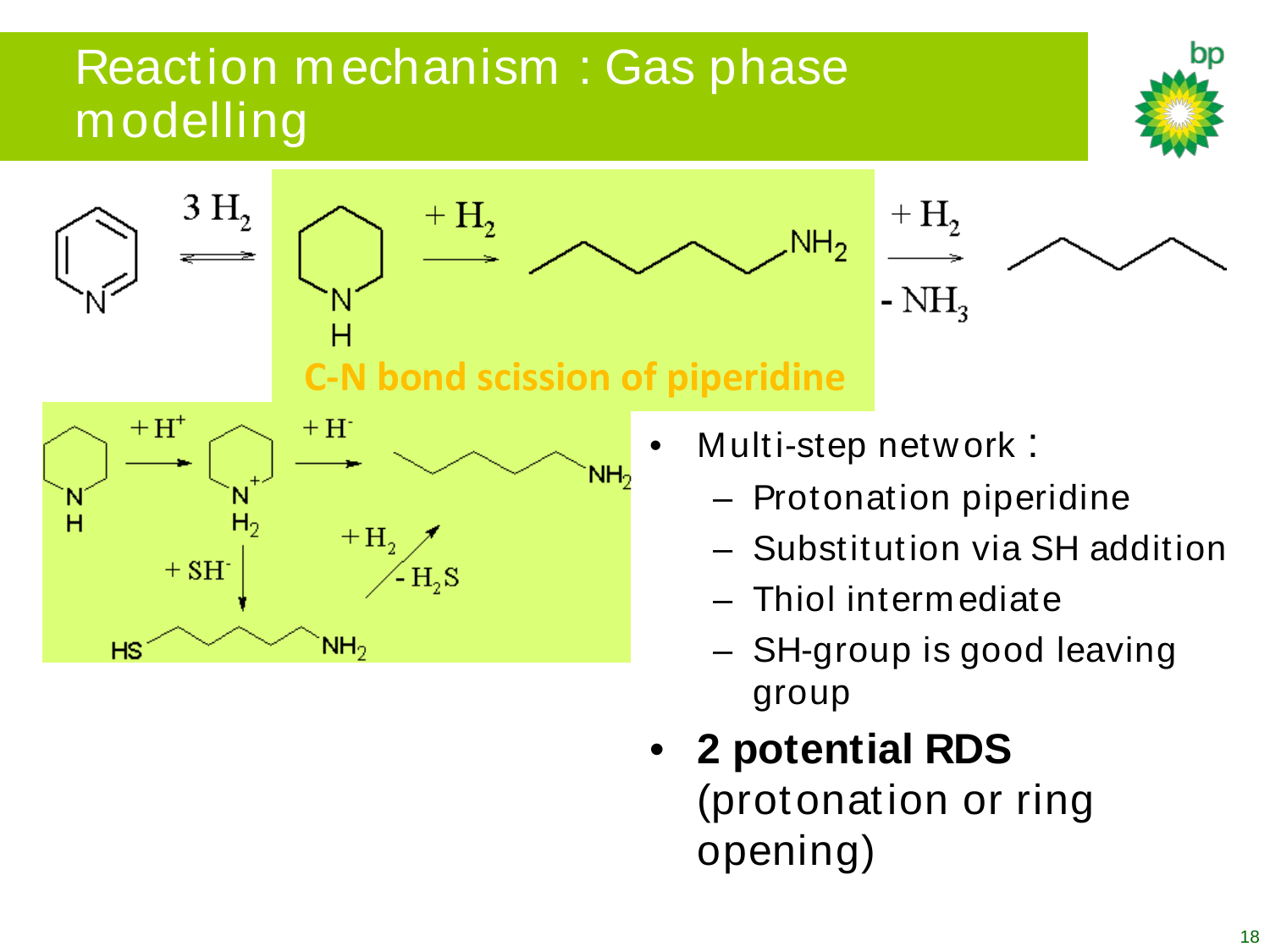#### Reaction mechanism : Gas phase modelling

![](_page_18_Picture_1.jpeg)

![](_page_18_Figure_2.jpeg)

- Analogous as piperidine hydrogenolysis
- Hydrogenolysis of pentylamine occurs instantaneously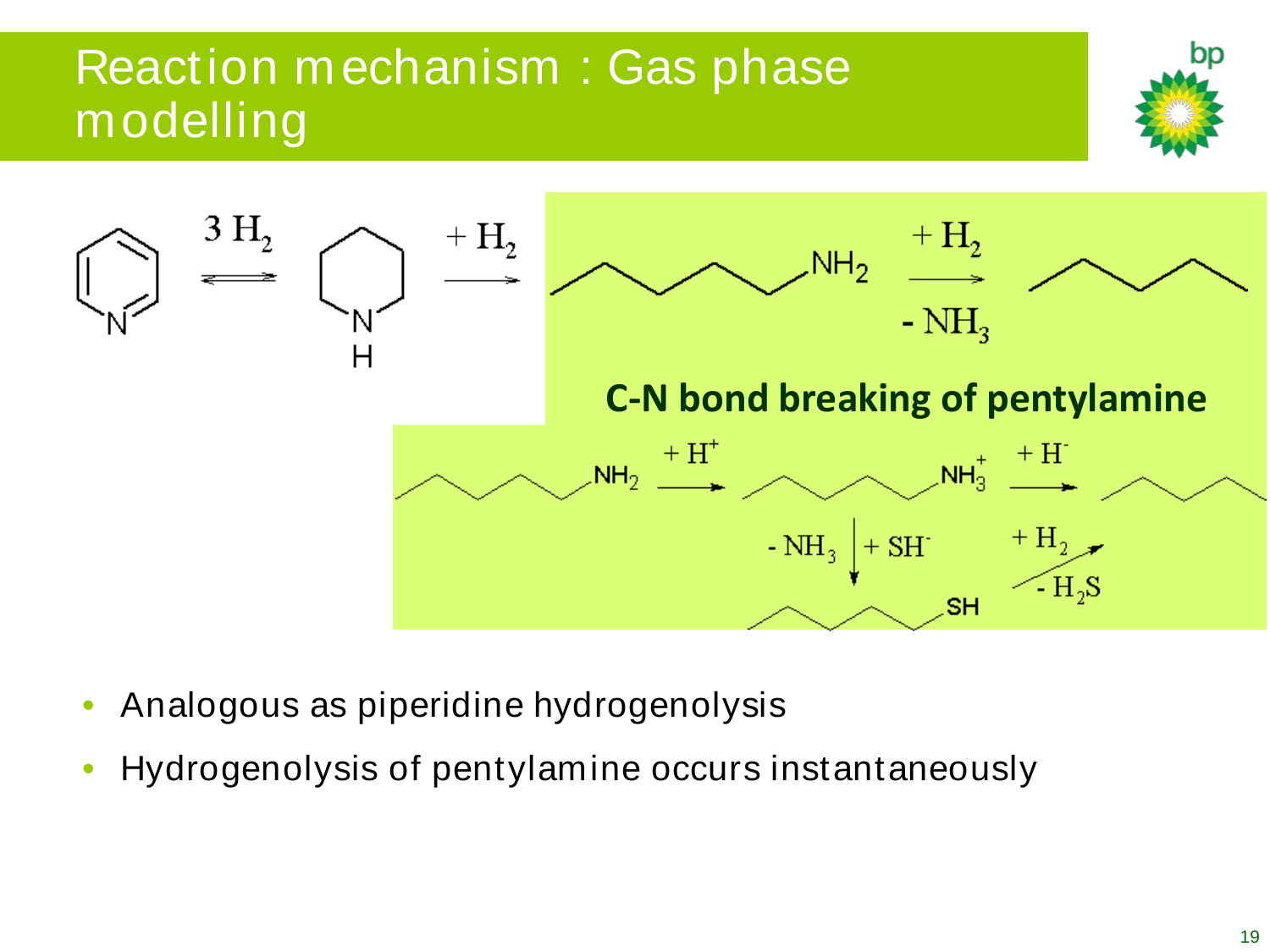## Summary : Gas phase modelling

![](_page_19_Picture_1.jpeg)

- Development of gas phase model
	- Based on experiments in gas phase
	- − Model discrimination performed betw een 48 rivals
	- Based on physical and statistical significance, Model corresponding to RDS : 3<sup>rd</sup> Hydrogen addition and 2<sup>nd</sup> hydrogenolysis step

$$
R_{P\to PP} = k_{p,+} K_{P-PH2} K_{H2} K_P C_*^2 \sqrt{\delta \mu} \left( P_{H_2} P_{C_5 H_5 N} - \frac{1}{K_{Equi}} \frac{P_{C_5 H_{10} N H}}{P_{H2}^2} \right)
$$

$$
R_{PP \to PA} = k_{PP} K_{PP-PPH} K_{PP} \mu P_{C_5H_{10}NH} C_*^2
$$

 $\delta = 1 + K_P P_{C_5H_5N} + K_{PP} P_{C_5H_{10}NH} + K_{NH_3} P_{NH_3}$ 

 $\mu = K_{H_2} P_{H_2} + K_{H_2} S_{H_2} S$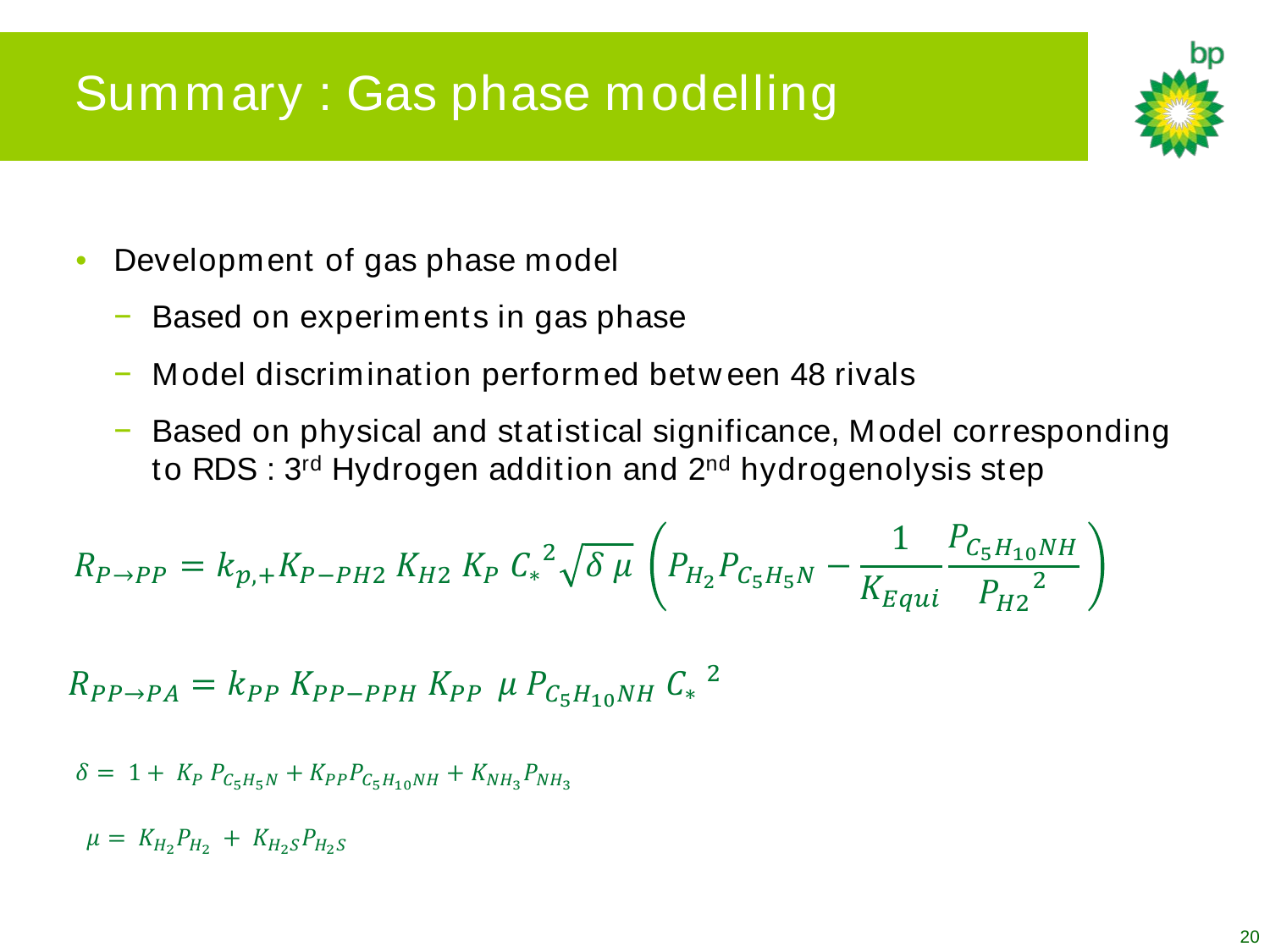# Extension to liquid phase reactions

- Taking into consideration the non ideality
- Modification for site balances

$$
\begin{aligned} r_{P \to PP} &= k_{p,+} K_{P-PH2} \, K_{H2} \, K_P \, C_*^2 \sqrt{\delta \, \mu} \left( f_{H_2} f_{C_5 H_5 N} - \frac{1}{K_{Equi}} \frac{f_{C_5 H_{10} N H}}{f_{H_2}^2} \right) \\ r_{PP \to PA} &= k_{PP} \, K_{PP-PPH} \, K_{PP} \, \mu \, f_{C_5 H_{10} N H} \, C_*^2 \end{aligned}
$$

$$
\delta = 1 + K_P f_{C_5H_5N} + K_{PP} f_{C_5H_{10}NH} + K_{NH_3} f_{NH_3}
$$

$$
+ K_{solvent} f_{solvent} + K_{PentylPP} f_{PentylPP}
$$

$$
\mu = K_{H_2S} f_{H_2S} + K_{H_2} f_{H_2}
$$

- Accounting for additional response, pentyl piperidine
	- Two possible reaction networks
		- 1. 2 Piperidine  $\rightarrow$  1-Pentylpiperidine
		- 2. Piperidine + Pentylamine  $\rightarrow$  1-Pentylpiperidine

![](_page_20_Picture_11.jpeg)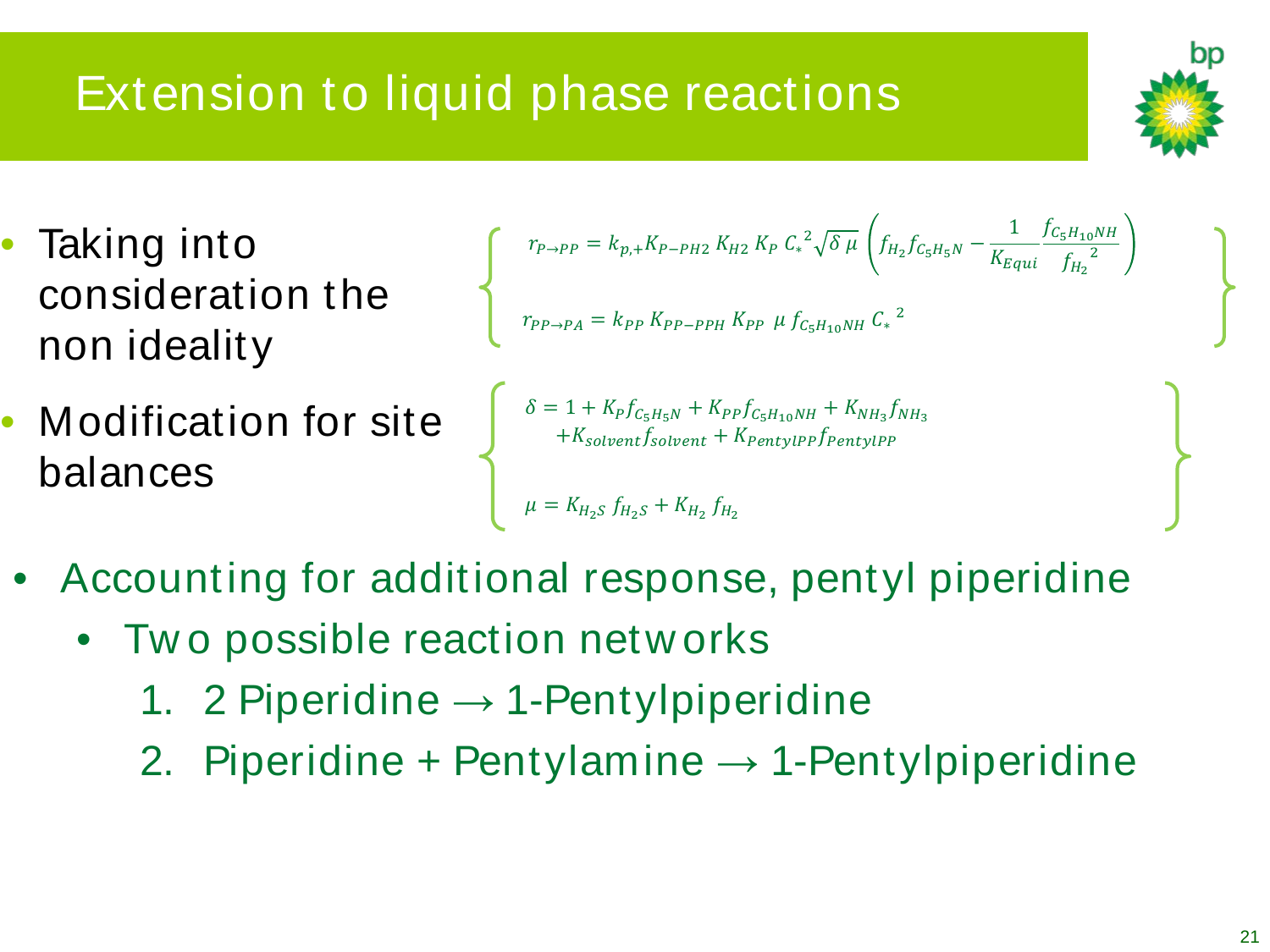## Liquid phase modelling

![](_page_21_Picture_1.jpeg)

![](_page_21_Figure_2.jpeg)

Pentyl amine hydrogenolysis Disproportion of PP and PA Conversion of PPP to PP + Pentane

$$
r_{PA \to C5} = k_{PA} K_{PA-PAH} K_{PA} \mu f_{C_5H_{11}NH_2} C_*^2
$$
  
\n
$$
r_{PA+PP \to PentyIPP} = k_{PA+PP} K_{PP} K_{PA} \sqrt{\frac{\mu}{\delta}} f_{C_5H_{10}NH} f_{C_5H_{11}NH_2} C_*^2
$$
  
\n
$$
r_{PentyIPP \to PP+C5}
$$
  
\n
$$
= k_{PentyIPP} K_{PentyIPP-PentyIPPH} K_{PentyIPP} \mu f_{PentyIPP} C_*^2
$$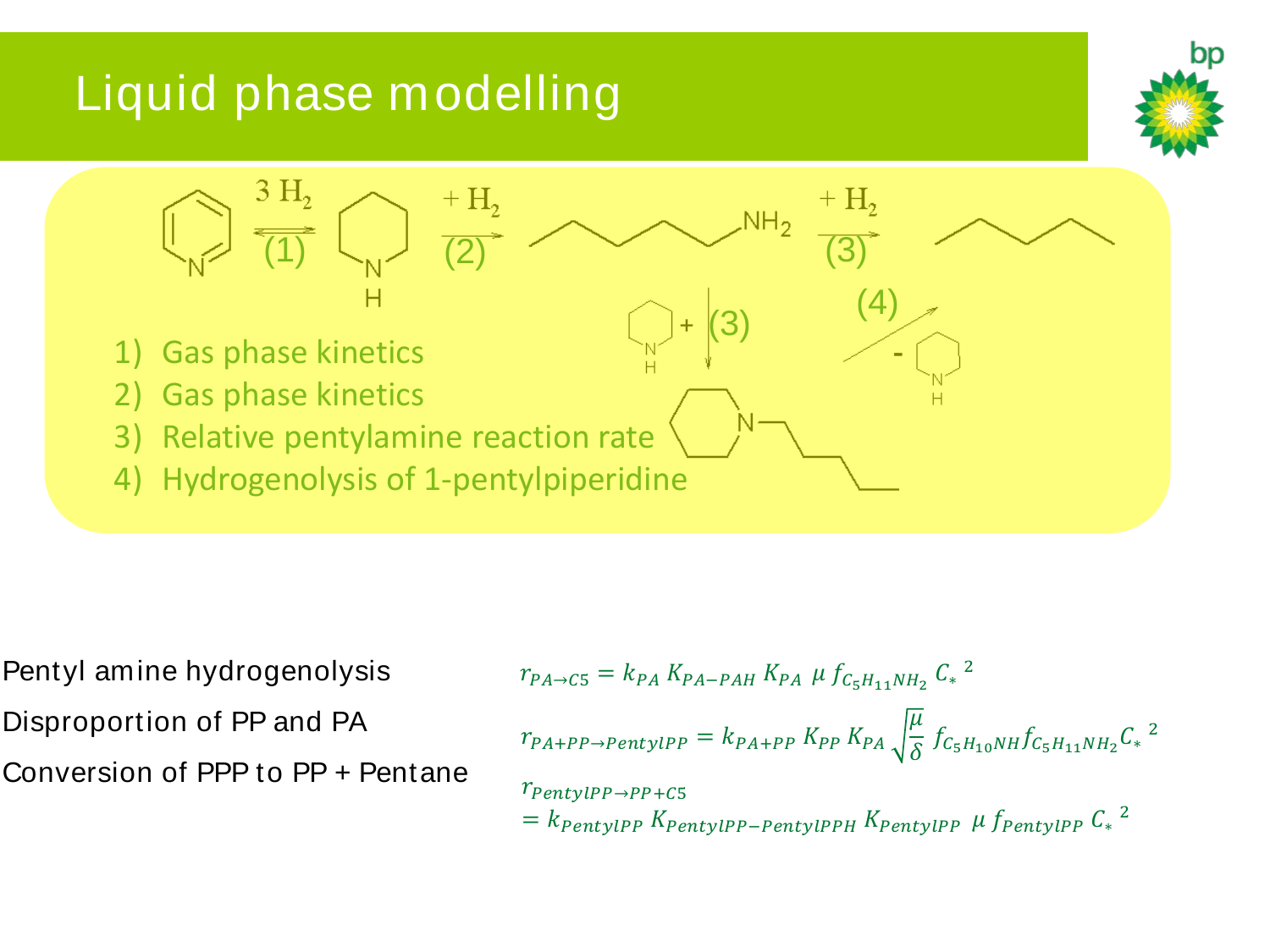#### Liquid phase modelling : Results **Parameter Value**  $K_{\text{solvent}}$  - $\Delta S$  98  $-AH$  37.6 ± 30.9  $K_{1-}$  $p$ entylpiperidine -ΔS 105 0.01 0.015 0.02 0.025

| pentylpiperidine                                                     | -גש     | <b>CUI</b>        |  |
|----------------------------------------------------------------------|---------|-------------------|--|
|                                                                      | $-AH$   | $82.4 \pm 29.1$   |  |
| $k_{\text{ratio}}$                                                   | $k^*$   | 0.05              |  |
| $k_{PA}$ *<br>K <sub>ratio</sub><br>$\overline{\ast}$<br>$k_{PA+PP}$ | $E_{a}$ | $368.6 \pm 115.9$ |  |
| K <sub>PentylPP-&gt;PP+C5</sub>                                      | $k^*$   | $1.07E + 04$      |  |
|                                                                      | $E_{a}$ | <b>NS</b>         |  |
| $C^*$                                                                |         | 1.81              |  |

Units -ΔS [J/mol-K], -ΔH [kJ/mol], k\* [mol/hr-kgcat], Ea [kJ/mol]

![](_page_22_Figure_3.jpeg)

bn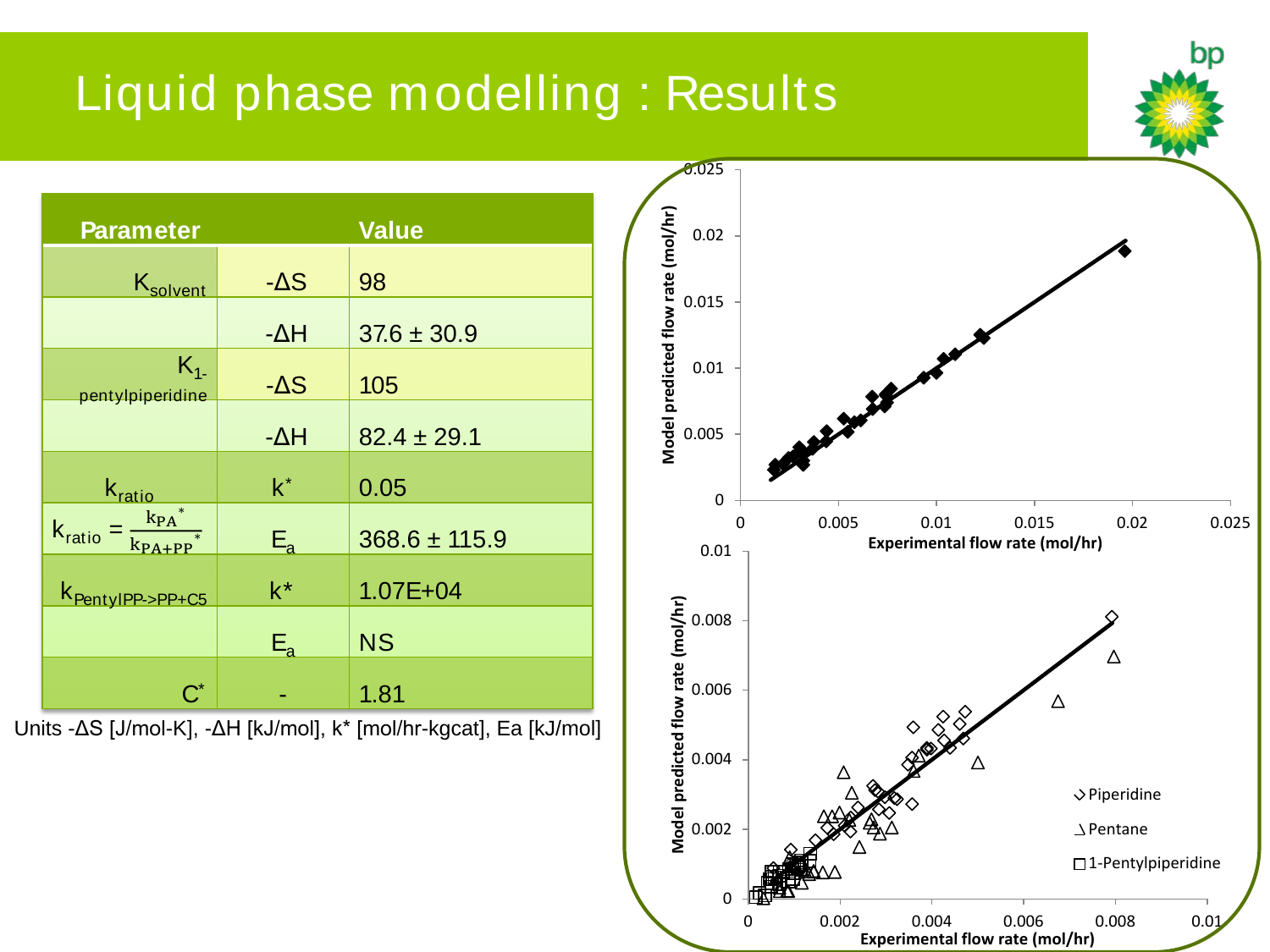#### Liquid phase modelling : Results

![](_page_23_Figure_1.jpeg)

bp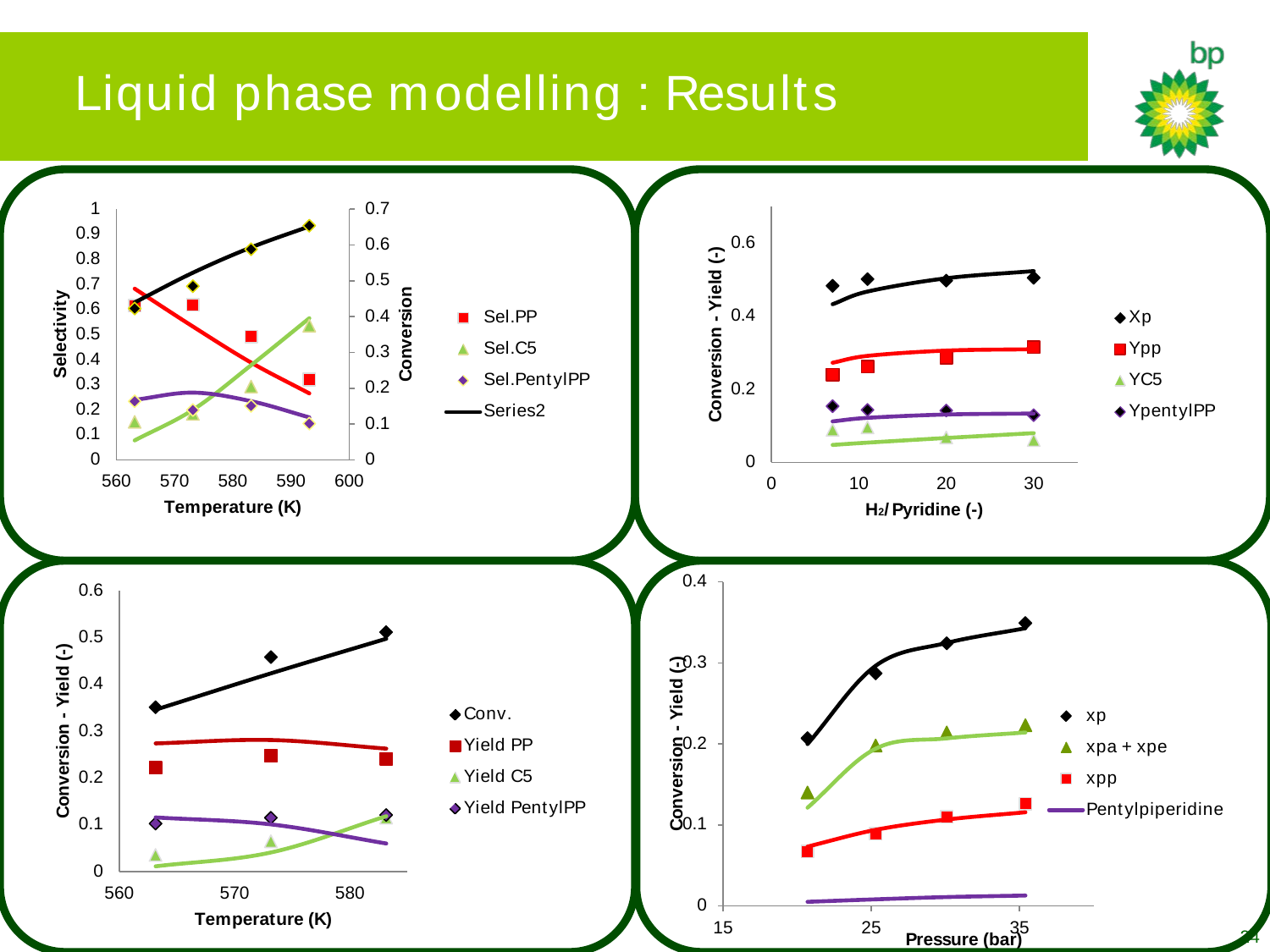#### **Conclusions**

![](_page_24_Picture_1.jpeg)

- Proof of methodology with a case study on HDN
- Successful extension of gas phase kinetics to liquid phase reactions
	- − Liquid phase to gas phase show n earlier
- A robust model that performed w ell in three phase and gas phase conditions
- First steps tow ards the extension to simulation to pilot plant data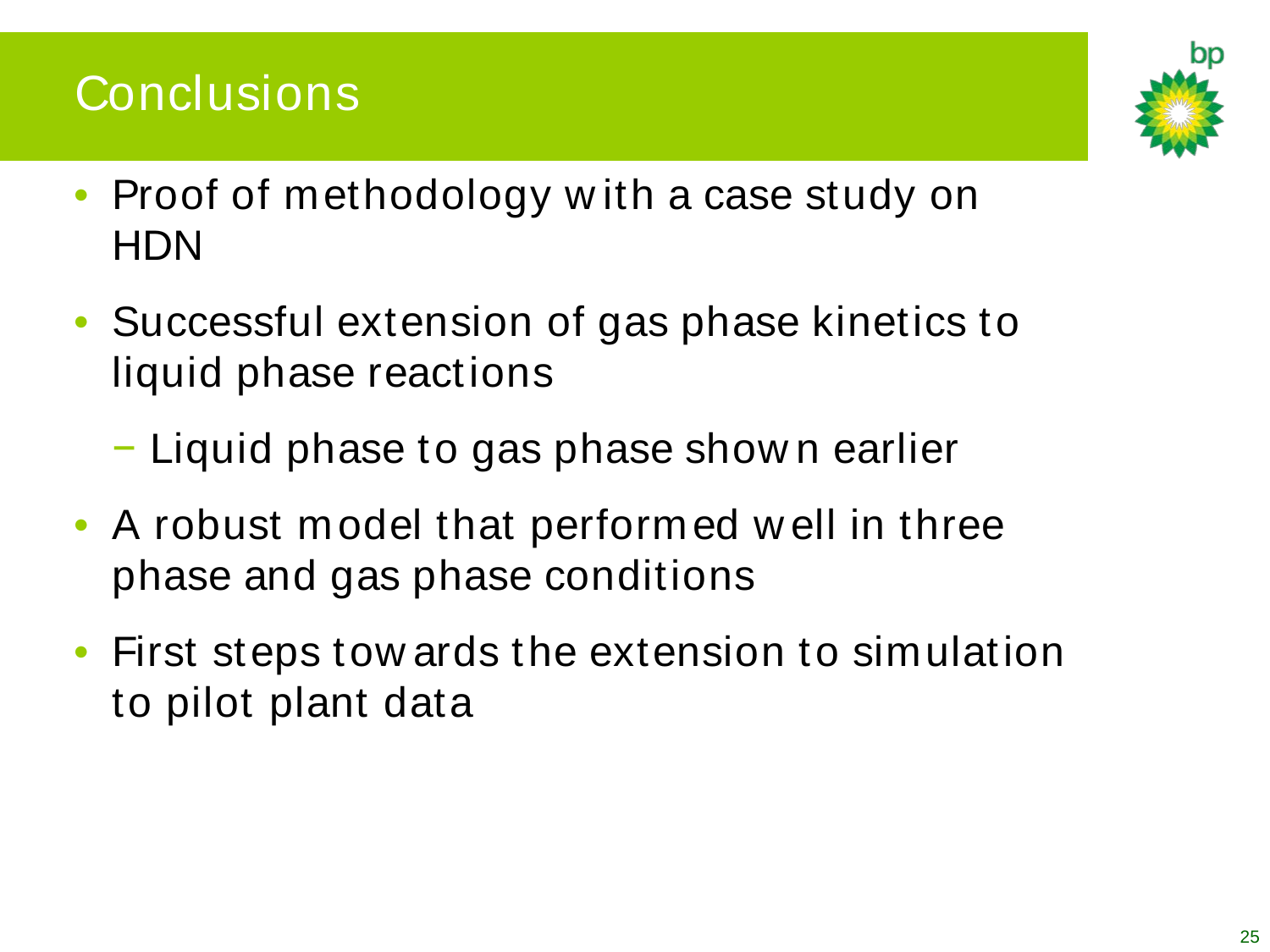## Acknow ledgements

Acknow ledgements

- − Ruben De Bruycker & Roeland Dieltiens
- − Marko Djokic : 2D GC MS Analysis
- − Technical Staff (Ghent University)
- Colleagues at LCT and BP

![](_page_25_Picture_6.jpeg)

![](_page_25_Picture_8.jpeg)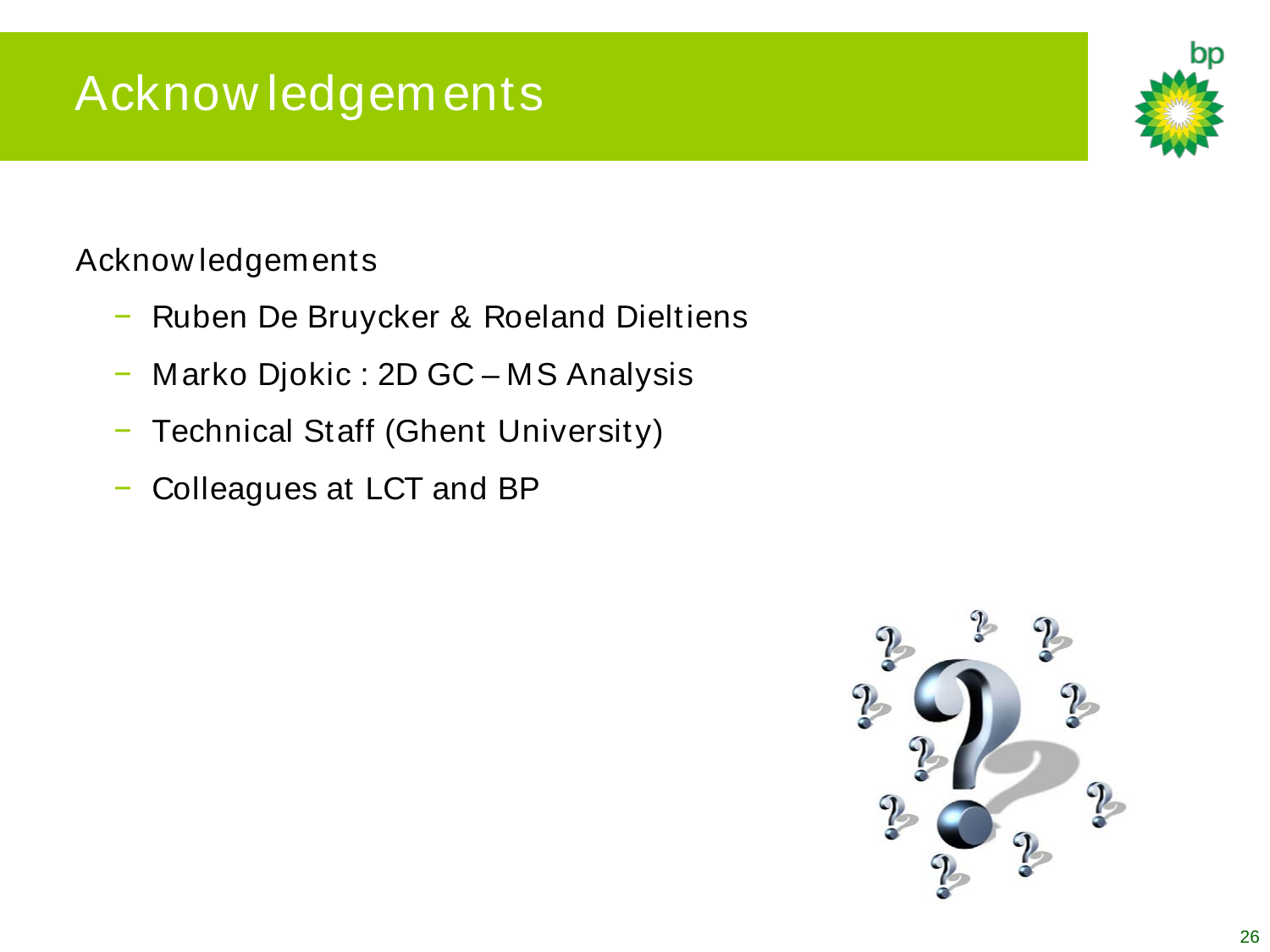## Intrinsic kinetic regime verification

![](_page_26_Picture_1.jpeg)

| <b>MT-Interface</b>                        | <b>Dimensionless</b><br>Quantity                  | <b>Limits</b>                                                | <b>Reference</b>      |
|--------------------------------------------|---------------------------------------------------|--------------------------------------------------------------|-----------------------|
| Gas-liquid                                 | Carberry number for<br>hydrogen                   | Ca < 0.05/n                                                  | Kapteijn et.al., 1993 |
| Liquid - solid                             | Carberry number for<br>hydrogen and pyridine      | Ca < 0.05/n                                                  | Kapteijn et.al., 1993 |
| Gas-solid                                  | Carberry number for<br>hydrogen and pyridine      | Ca< 0.05/n                                                   | Kapteijn et al., 1993 |
| Intraparticle diffusion<br>(catalyst side) | <b>Weisz Modulus for</b><br>hydrogen and pyridine | $\Phi$ <0.08 if n>0.5                                        | Weiss-Prater, 1954    |
| Catalyst effectiveness                     |                                                   | >95%                                                         |                       |
| $\Delta T$ at the L – S<br>interface       |                                                   | $\Delta T_{LS}$ < 0.63 K<br>$\Delta T_{\text{int}}$ < 0.63 K | <b>Mears, 1971</b>    |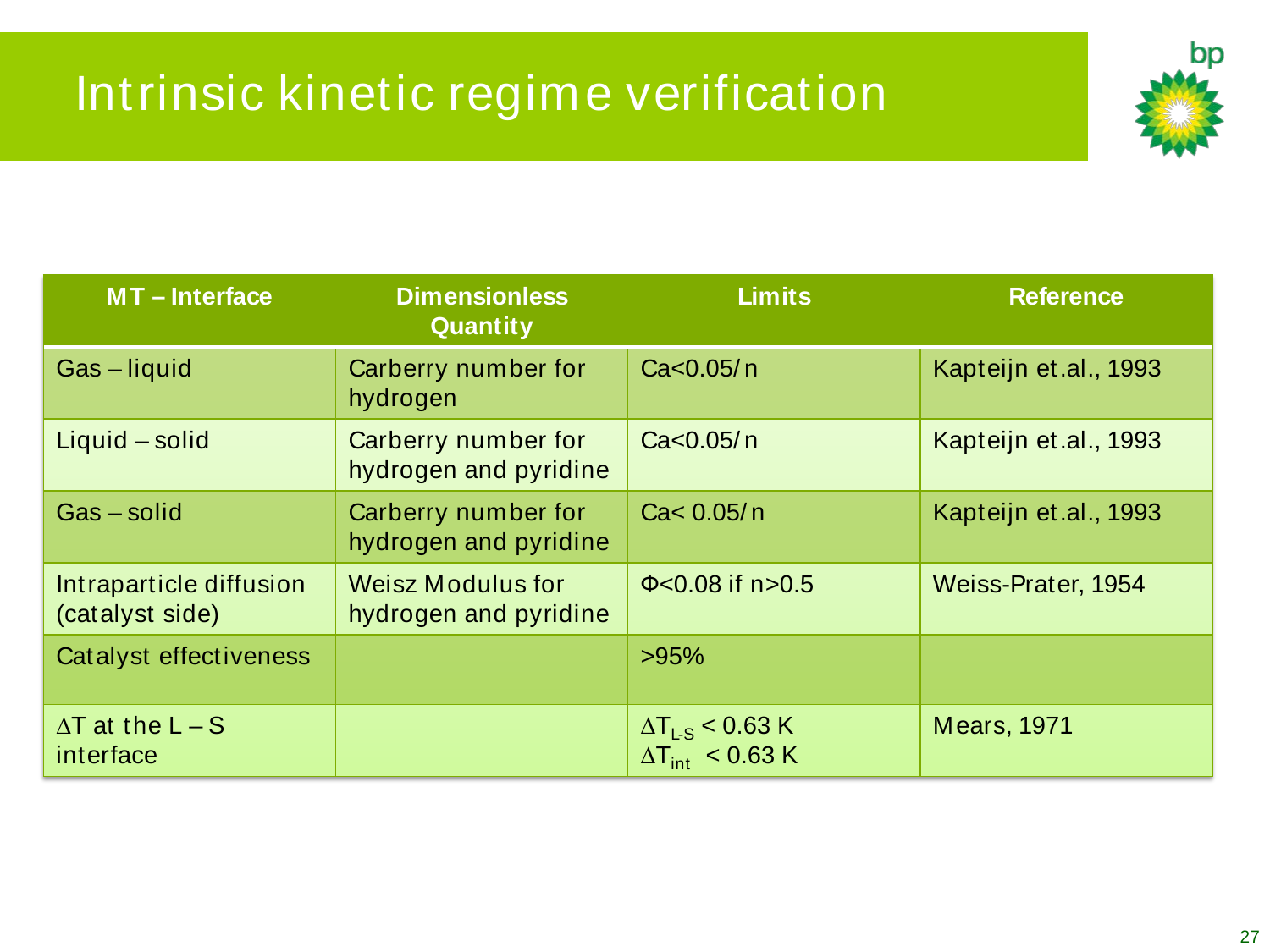![](_page_27_Picture_0.jpeg)

![](_page_27_Picture_1.jpeg)

- Denayer, J. F. M., R. A. Ocakoglu, et al. (2003). "High-pressure liquid phase hydroconversion of heptane/ nonane mixtures on Pt/ H-Y zeolite catalyst." Journal of Catalysis 220(1): 66-73.
- Guevara, A., R. Bacaud, et al. (2003). "Solvent effect in gas-liquid hydrotreatment reactions." Applied Catalysis A: General 253(2): 515- 526.
- Lozano-Blanco, G., J. W. Thybaut, et al. (2008). "Single-Event Microkinetic Model for Fischer−Tropsch Synthesis on Iron-Based Catalysts." Industrial & Engineering Chemistry Research 47(16): 5879- 5891.
- Pille, R., G. Froment, et al. (1997). Kinetic study of the hydrodenitrogenation of pyridine and piperidine on A NiMo catalyst. Studies in Surface Science and Catalysis, Elsevier: 403-413.
- Romero, C. M. C., J. W. Thybaut, et al. (2008). "Naphthalene hydrogenation over a NiMo/ γ-Al2O3 catalyst: Experimental study and kinetic modelling." Catalysis Today 130(1): 231-242.